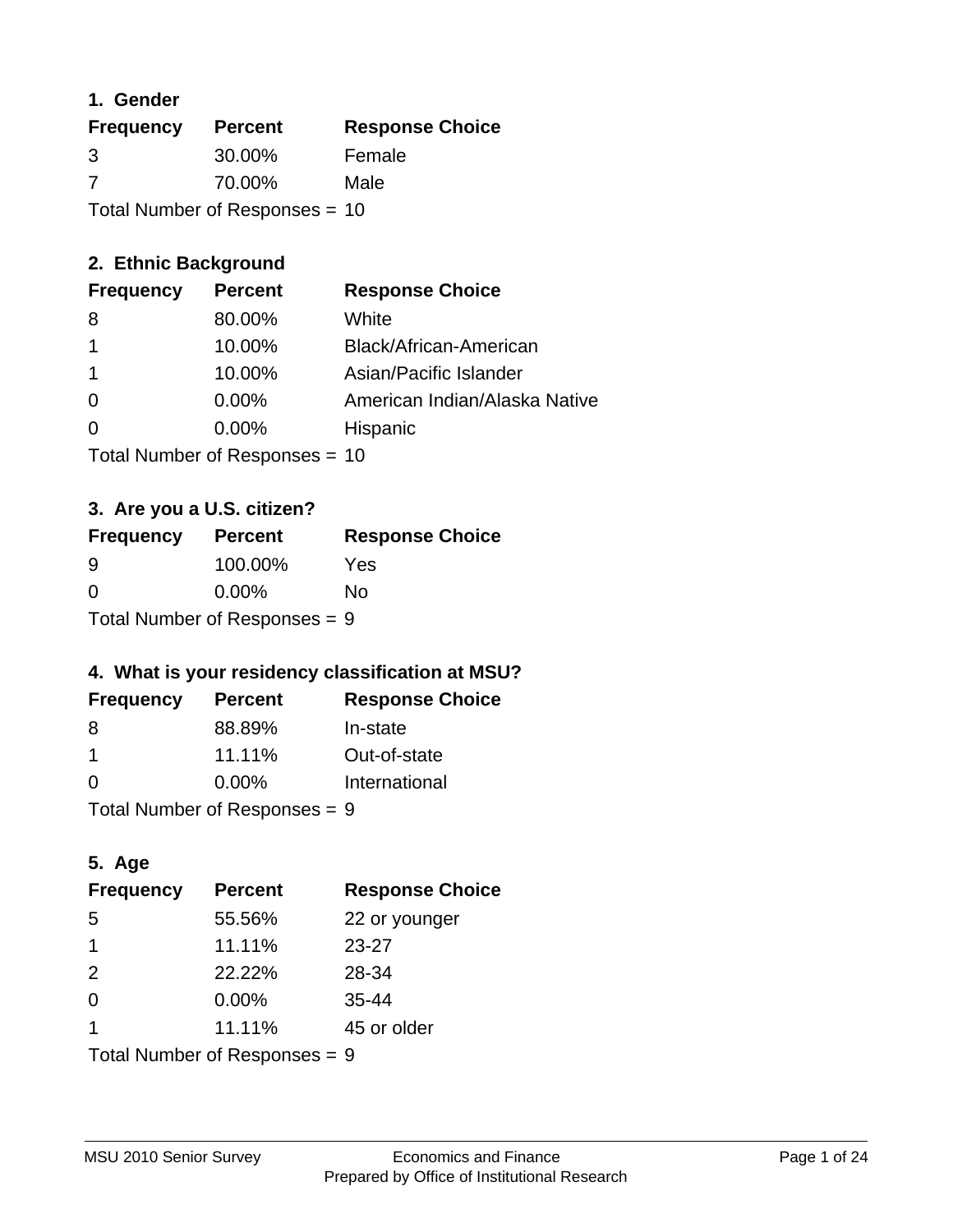**6. Has either of your parents received a bachelor's degree?**

| <b>Frequency</b>                | <b>Percent</b> | <b>Response Choice</b> |
|---------------------------------|----------------|------------------------|
| 3                               | 33.33%         | Yes                    |
| -6                              | 66.67%         | No                     |
| Total Number of Responses = $9$ |                |                        |

# **7. Has either of your parents received a degree from Murray State?**

| <b>Frequency</b> | <b>Percent</b> | <b>Response Choice</b> |
|------------------|----------------|------------------------|
|                  | 22.22%         | Yes                    |

7 77.78% No

Total Number of Responses = 9

# **8. What was your original entry status to MSU?**

| <b>Frequency</b> | <b>Percent</b> | <b>Response Choice</b>                           |
|------------------|----------------|--------------------------------------------------|
| -6               | 66.67%         | Freshman                                         |
| $\mathbf 1$      | 11.11%         | Transfer from community college/technical school |
| 2                | 22.22%         | Transfer from 4-yr institution                   |
|                  |                |                                                  |

Total Number of Responses = 9

### **9. If transfer student, how many credits were transferred?**

| <b>Frequency</b>              | <b>Percent</b> | <b>Response Choice</b> |
|-------------------------------|----------------|------------------------|
| -0                            | $0.00\%$       | 12 or fewer            |
| $\mathcal{P}$                 | 66.67%         | $13 - 30$              |
| 0                             | $0.00\%$       | $31 - 60$              |
|                               | 33.33%         | Over <sub>60</sub>     |
| $Total Number of Doepopoog -$ |                |                        |

I otal Number of Responses  $=$  3

# **10. If transfer student, approximately what percent of your University Studies (general education) classes did you take at Murray State?**

| <b>Frequency</b>                | <b>Percent</b> | <b>Response Choice</b> |
|---------------------------------|----------------|------------------------|
| -1                              | 33.33%         | Under 25%              |
| -1                              | 33.33%         | 25-49%                 |
| $\Omega$                        | $0.00\%$       | 50-74%                 |
| $\mathbf 1$                     | 33.33%         | 75-100%                |
| Total Number of Responses $=$ 3 |                |                        |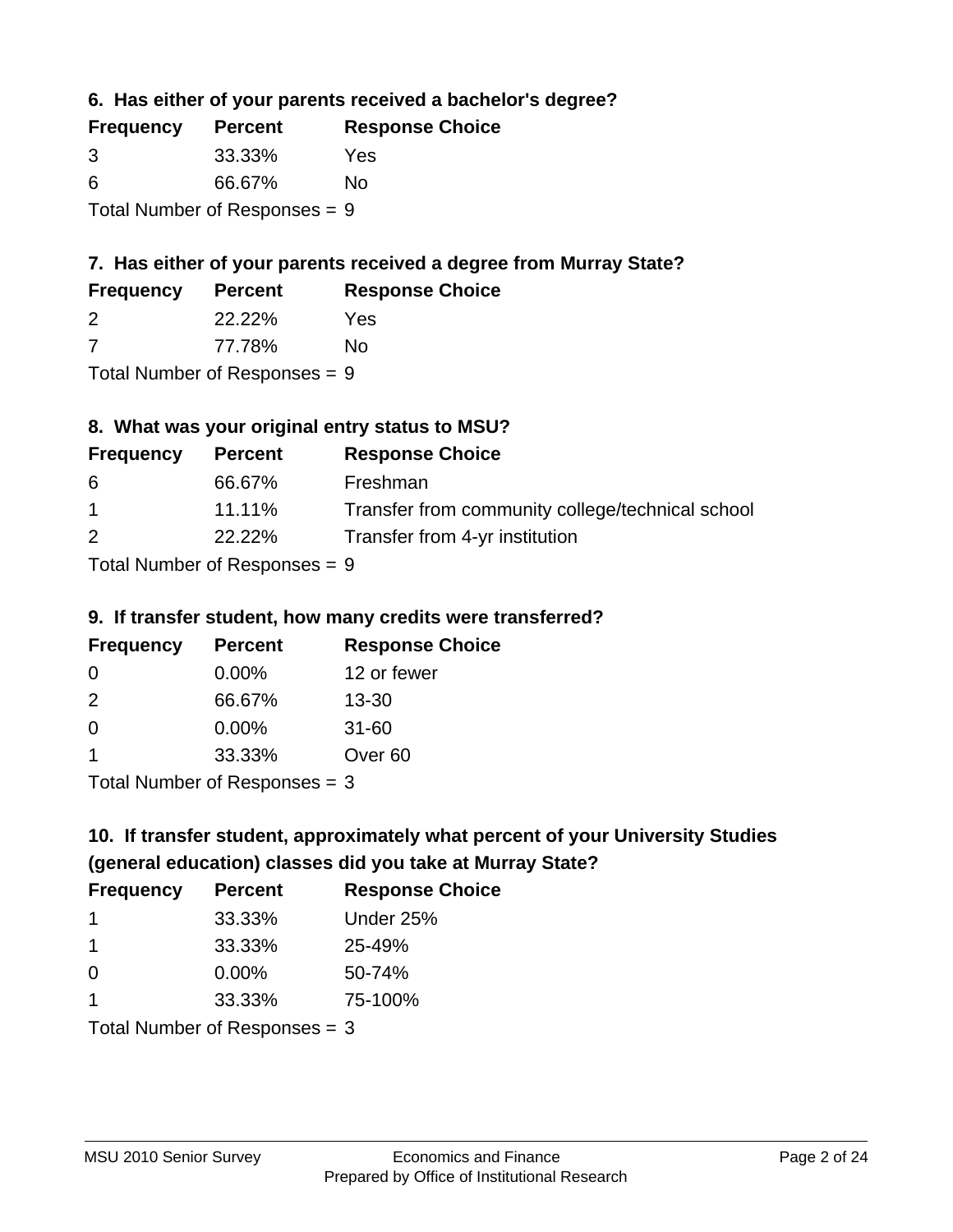### **11. What has been your attendance status at MSU?**

| <b>Frequency</b>              | <b>Percent</b> | <b>Response Choice</b>     |
|-------------------------------|----------------|----------------------------|
| 9                             | 100.00%        | <b>Primarily full-time</b> |
| $\Omega$                      | $0.00\%$       | <b>Primarily part-time</b> |
| Total Number of Responses = 9 |                |                            |

### **12. In which Residential College are you a member?**

| <b>Percent</b> | <b>Response Choice</b>            |
|----------------|-----------------------------------|
| 11.11%         | Do not know                       |
| $0.00\%$       | <b>Clark College</b>              |
| 33.33%         | <b>Elizabeth College</b>          |
| 0.00%          | <b>Franklin-Springer Colleges</b> |
| 11.11%         | <b>Hart College</b>               |
| 11.11%         | <b>Hester College</b>             |
| 11.11%         | <b>Regents College</b>            |
| 0.00%          | <b>Richmond College</b>           |
| 22.22%         | <b>White College</b>              |
|                |                                   |

Total Number of Responses = 9

# **13. Have you ever received any type of Financial Aid while at MSU? (Scholarships, grants, work-study, etc.)**

| <b>Frequency</b> | <b>Percent</b>                                                                      | <b>Response Choice</b> |
|------------------|-------------------------------------------------------------------------------------|------------------------|
| 7                | 77.78%                                                                              | Yes                    |
| $\mathcal{P}$    | 22.22%                                                                              | Nο                     |
|                  | $\tau$ and $\mathbf{M}$ and $\mathbf{M}$ are $\mathbf{C}$ . The set of $\mathbf{C}$ |                        |

Total Number of Responses = 9

# **14. What degree are you seeking at this time?**

| <b>Frequency</b> | <b>Percent</b>                  | <b>Response Choice</b> |
|------------------|---------------------------------|------------------------|
| -1               | 11.11%                          | Associate              |
| 8                | 88.89%                          | <b>Baccalaureate</b>   |
|                  | Total Number of Responses $= 9$ |                        |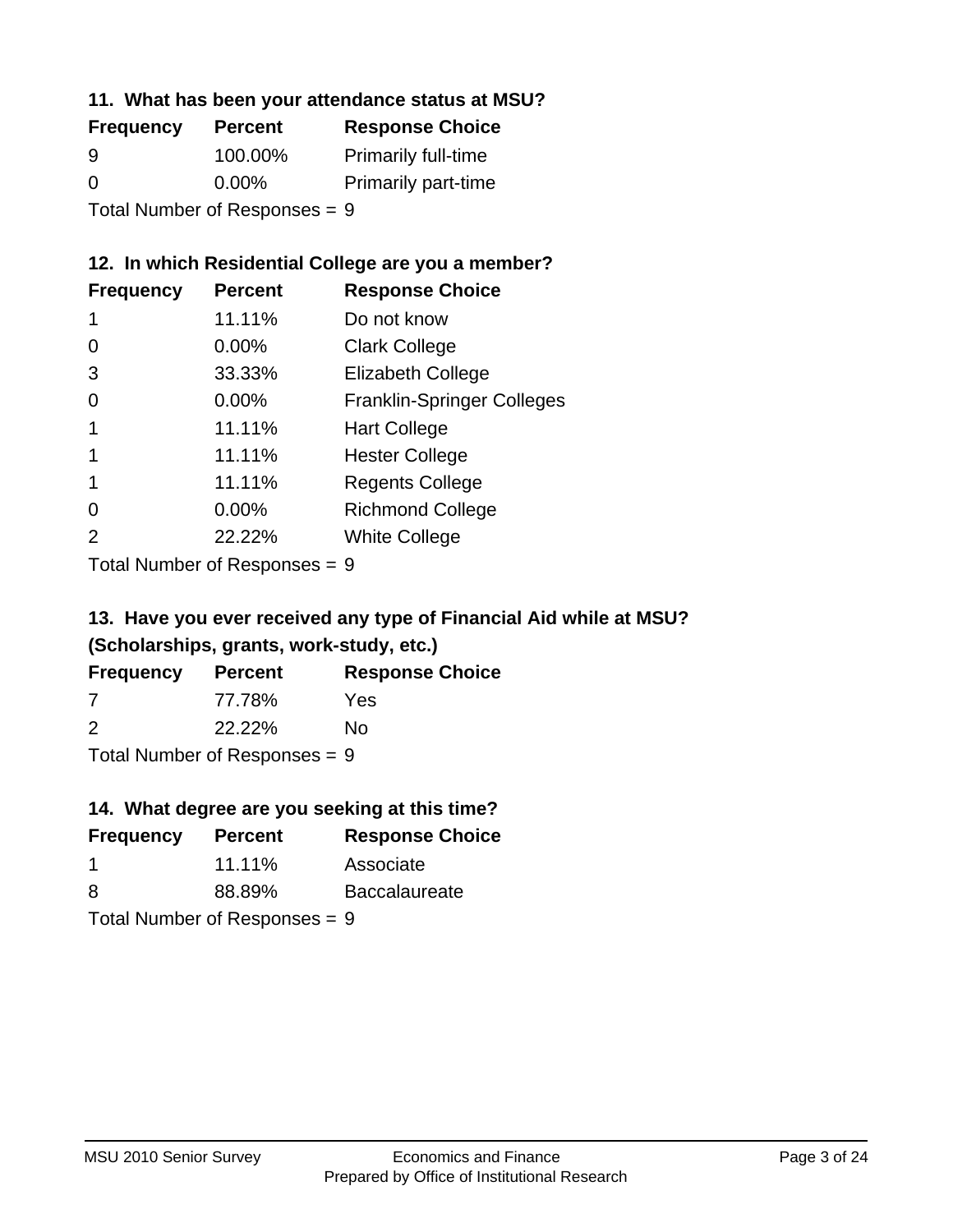**15. How many years will it take you to complete your degree from the point of your initial enrollment in college (including any time at a previous institution)?**

| <b>Frequency</b> | <b>Percent</b> | <b>Response Choice</b> |
|------------------|----------------|------------------------|
| $\Omega$         | 0.00%          | Two                    |
| $\Omega$         | 0.00%          | <b>Three</b>           |
| 5                | 55.56%         | Four                   |
| 1                | 11.11%         | Five                   |
| 1                | 11.11%         | <b>Six</b>             |
| 2                | 22.22%         | More than six          |
|                  |                |                        |

Total Number of Responses = 9

#### **16. In what range does your grade point average fall?**

| <b>Frequency</b> | <b>Percent</b> | <b>Response Choice</b> |
|------------------|----------------|------------------------|
|                  | 11.11%         | $2.00 - 2.50$          |
| 4                | 44.44%         | $2.51 - 3.00$          |
| -3               | 33.33%         | $3.01 - 3.50$          |
|                  | 11.11%         | $3.51 - 4.00$          |
|                  |                |                        |

Total Number of Responses = 9

# **They are used to sort the data, and do not appear in this table Questions 17 and 18 relate to department and program information.**

#### **19. For what purpose did you enroll at MSU?**

| <b>Frequency</b>            | <b>Percent</b> | <b>Response Choice</b>                    |
|-----------------------------|----------------|-------------------------------------------|
| 0                           | $0.00\%$       | To receive an associate degree            |
| 9                           | 100.00%        | To receive a baccalaureate degree         |
| $\overline{0}$              | $0.00\%$       | To take a few job related courses         |
| $\Omega$                    | $0.00\%$       | To transfer to another college/university |
| Total Number of Despesses 0 |                |                                           |

Total Number of Responses = 9

# **20. What is the highest degree you eventually hope to receive?**

| <b>Frequency</b> | <b>Percent</b>                                 | <b>Response Choice</b> |
|------------------|------------------------------------------------|------------------------|
| $\Omega$         | $0.00\%$                                       | Associate              |
| 2                | 22.22%                                         | <b>Baccalaureate</b>   |
| 6                | 66.67%                                         | Graduate               |
|                  | 11.11%                                         | Professional           |
|                  | $T$ at all Message and $R$ are a second $\sim$ |                        |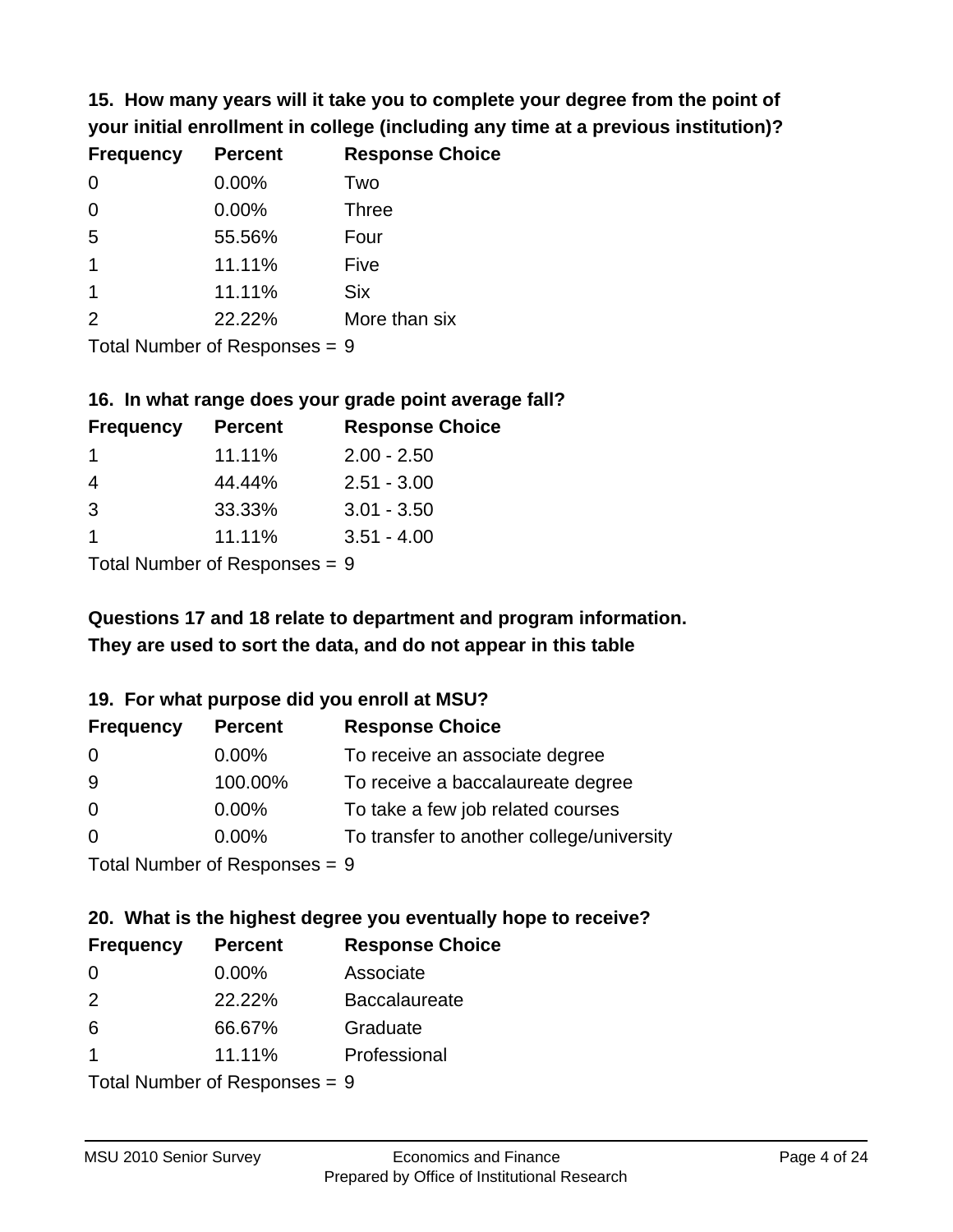#### **21. Which best describes your situation?**

| <b>Frequency</b> | <b>Percent</b> | <b>Response Choice</b>               |
|------------------|----------------|--------------------------------------|
| 3                | 33.33%         | Did not change major/area            |
| $\Omega$         | $0.00\%$       | Did not initially declare major/area |
| 6                | 66.67%         | Changed major/area                   |
|                  |                |                                      |

Total Number of Responses = 9

### **22. While school was in session during the past year, how many hours per week, on average, did you work for pay?**

| <b>Frequency</b> | <b>Percent</b> | <b>Response Choice</b> |
|------------------|----------------|------------------------|
| -1               | 11.11%         | Did not work           |
| $\mathbf 1$      | 11.11%         | Worked 1-10 hrs        |
| 2                | 22.22%         | Worked 11-20 hrs       |
| $\overline{4}$   | 44.44%         | Worked 21-30 hrs       |
| $\Omega$         | 0.00%          | Worked 31-40 hrs       |
| $\overline{1}$   | 11.11%         | Worked over 40 hrs     |
|                  |                |                        |

Total Number of Responses = 9

#### **23. For the most part, were classes offered at times convenient to you?**

| <b>Frequency</b>                | <b>Percent</b> | <b>Response Choice</b> |
|---------------------------------|----------------|------------------------|
| -7                              | 77.78%         | Yes                    |
| $\mathcal{P}$                   | 22.22%         | Nο                     |
| Total Number of Responses = $9$ |                |                        |

#### **24. If no, what time would you have preferred?**

| <b>Frequency</b> | <b>Percent</b>                  | <b>Response Choice</b> |
|------------------|---------------------------------|------------------------|
| $\Omega$         | $0.00\%$                        | Late afternoon         |
| $\Omega$         | 0.00%                           | Evening                |
| 0                | $0.00\%$                        | Weekend                |
| 2                | 100.00%                         | During the day         |
|                  | Total Number of Responses $= 2$ |                        |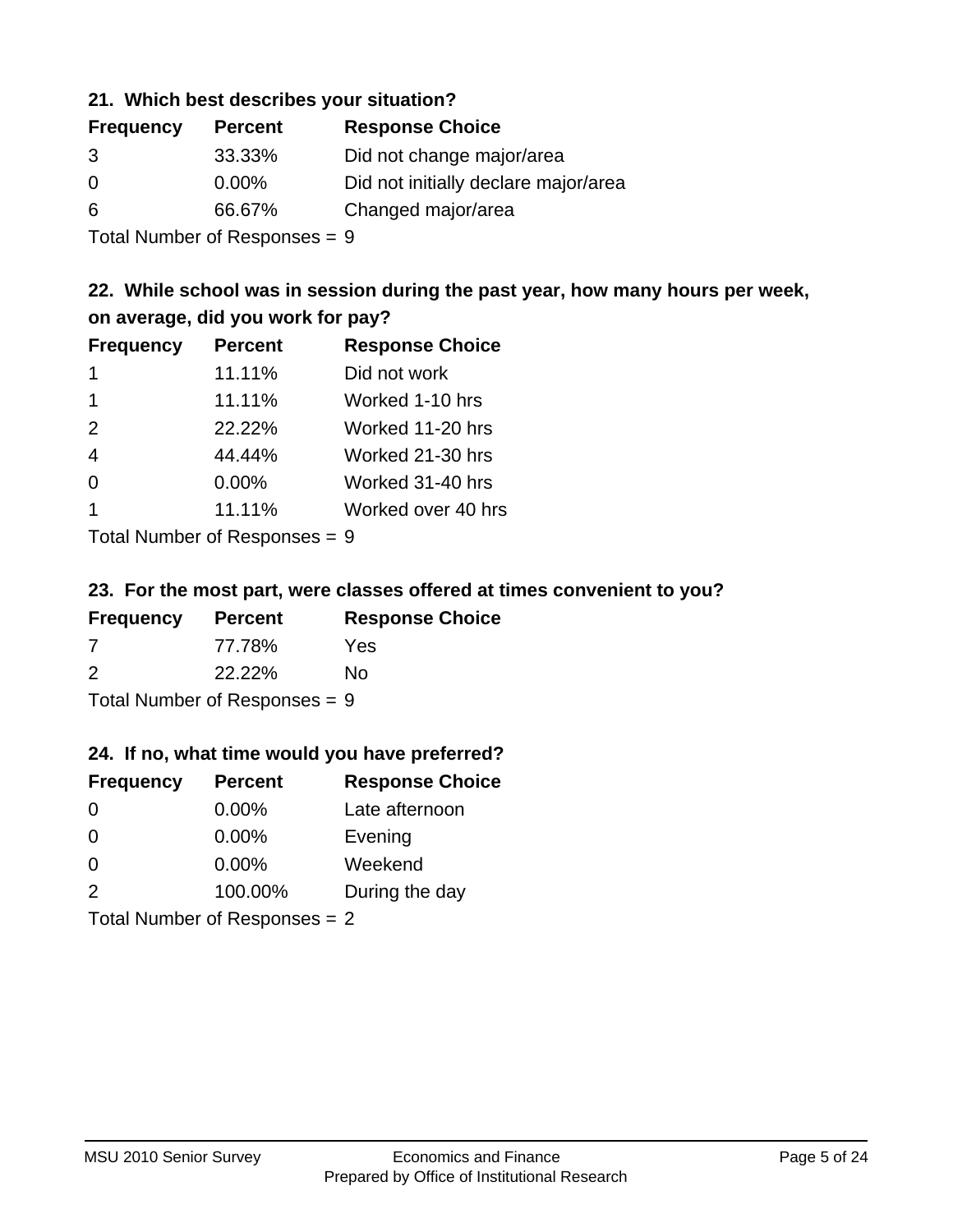#### **25. Which best describes the location where you completed the majority of your coursework?**

| <b>Frequency</b>           | <b>Percent</b> | <b>Response Choice</b> |
|----------------------------|----------------|------------------------|
| 9                          | 100.00%        | Murray                 |
| 0                          | 0.00%          | Paducah                |
| $\overline{0}$             | 0.00%          | Ft. Campbell           |
| 0                          | 0.00%          | Madisonville           |
| 0                          | 0.00%          | Hopkinsville           |
| 0                          | 0.00%          | Henderson              |
| 0                          | 0.00%          | On the Internet        |
| 0                          | 0.00%          | Other                  |
| Tetal Number of Desperance |                | C.                     |

Total Number of Responses = 9

#### **26. Did you take any online courses while at Murray State?**

| <b>Frequency</b>                | <b>Percent</b> | <b>Response Choice</b> |
|---------------------------------|----------------|------------------------|
| -3                              | 33.33%         | Yes                    |
| -6                              | 66.67%         | Nο                     |
| Total Number of Responses $= 9$ |                |                        |

# **27. Did it take you an extra semester or more to complete degree requirements at Murray State?**

| <b>Frequency</b> | <b>Percent</b>               | <b>Response Choice</b> |
|------------------|------------------------------|------------------------|
| 6                | 66.67%                       | Yes                    |
| 3                | 33.33%                       | No                     |
|                  | The HI all and December 2014 |                        |

Total Number of Responses = 9

#### **28. If yes, why did it take you an extra semester or more?**

| <b>Frequency</b> | <b>Percent</b>                  | <b>Response Choice</b>                                       |
|------------------|---------------------------------|--------------------------------------------------------------|
| $\mathbf 0$      | 0.00%                           | Work obligation limited my enrollment.                       |
| $\mathbf 0$      | $0.00\%$                        | Family obligations limited my enrollment.                    |
| $\overline{0}$   | 0.00%                           | Tuition and other costs of attendance limited my enrollment. |
| 3                | 50.00%                          | A decision to change majors added to my requirements.        |
| $\mathbf{1}$     | 16.67%                          | A required course or courses were not offered.               |
| $\mathbf{1}$     | 16.67%                          | Credits were lost transferring to Murray State.              |
| $\mathbf{1}$     | 16.67%                          | Other                                                        |
|                  | Total Number of Responses = $6$ |                                                              |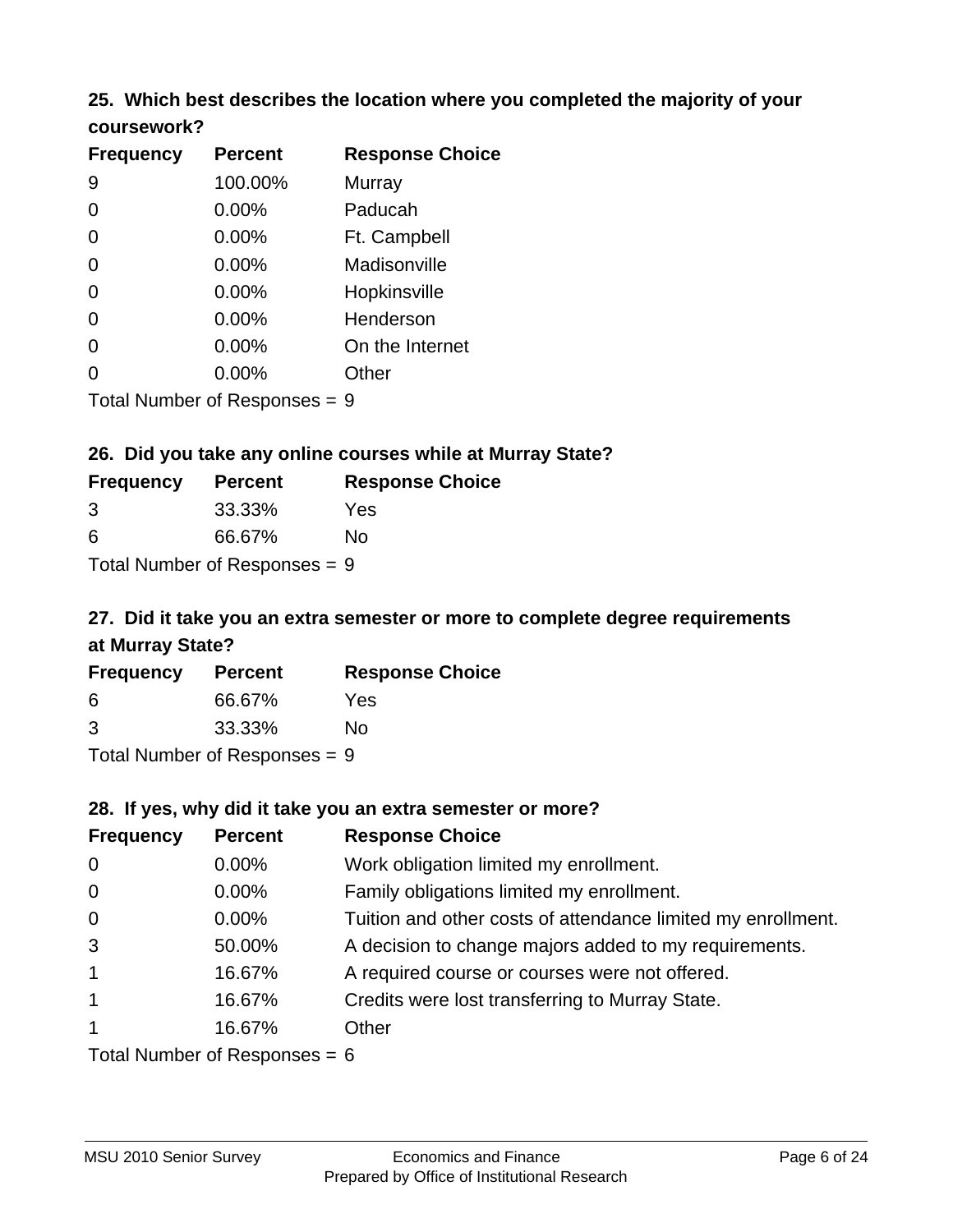## **29. Did you have trouble getting any course(s) you needed while at Murray State?**

| <b>Frequency</b> | <b>Percent</b>                  | <b>Response Choice</b> |
|------------------|---------------------------------|------------------------|
| -3               | 33.33%                          | Yes                    |
| -6               | 66.67%                          | No.                    |
|                  | Total Number of Responses = $9$ |                        |

### **30. If yes, why did you have trouble getting the course?**

| <b>Frequency</b> | <b>Percent</b> | <b>Response Choice</b>                                |
|------------------|----------------|-------------------------------------------------------|
| 2                | 66.67%         | Not offered the semester I needed it.                 |
| $\overline{0}$   | $0.00\%$       | Not offered at hours convenient to my work schedule.  |
| $\overline{0}$   | $0.00\%$       | Not offered at hours suitable for my school schedule. |
| $\overline{1}$   | 33.33%         | All course sections were closed.                      |
| $\overline{0}$   | $0.00\%$       | I was unaware of the prerequisites for the course.    |
|                  |                |                                                       |

Total Number of Responses = 3

## **31. Which statement best describes your experience with off-campus coop/internship?**

| <b>Frequency</b> | <b>Percent</b> | <b>Response Choice</b>             |
|------------------|----------------|------------------------------------|
| 6                | 66.67%         | Cannot judge, I did not have one.  |
| 2                | 22.22%         | My experience was very valuable.   |
| $\overline{1}$   | 11.11%         | My experience was valuable.        |
| $\Omega$         | $0.00\%$       | My experience was of little value. |
| $\Omega$         | 0.00%          | My experience was of no value.     |
|                  |                |                                    |

Total Number of Responses = 9

# **32. Which statement best describes your experience with on-campus faculty-directed research, scholarly, or creative project?**

| <b>Frequency</b> | <b>Percent</b>            | <b>Response Choice</b>             |
|------------------|---------------------------|------------------------------------|
| 5                | 55.56%                    | Cannot judge; I did not have one.  |
| 3                | 33.33%                    | My experience was very valuable.   |
| $\overline{1}$   | 11.11%                    | My experience was valuable.        |
| $\Omega$         | $0.00\%$                  | My experience was of little value. |
| $\Omega$         | 0.00%                     | My experience was of no value.     |
|                  | Total Number of Despanses |                                    |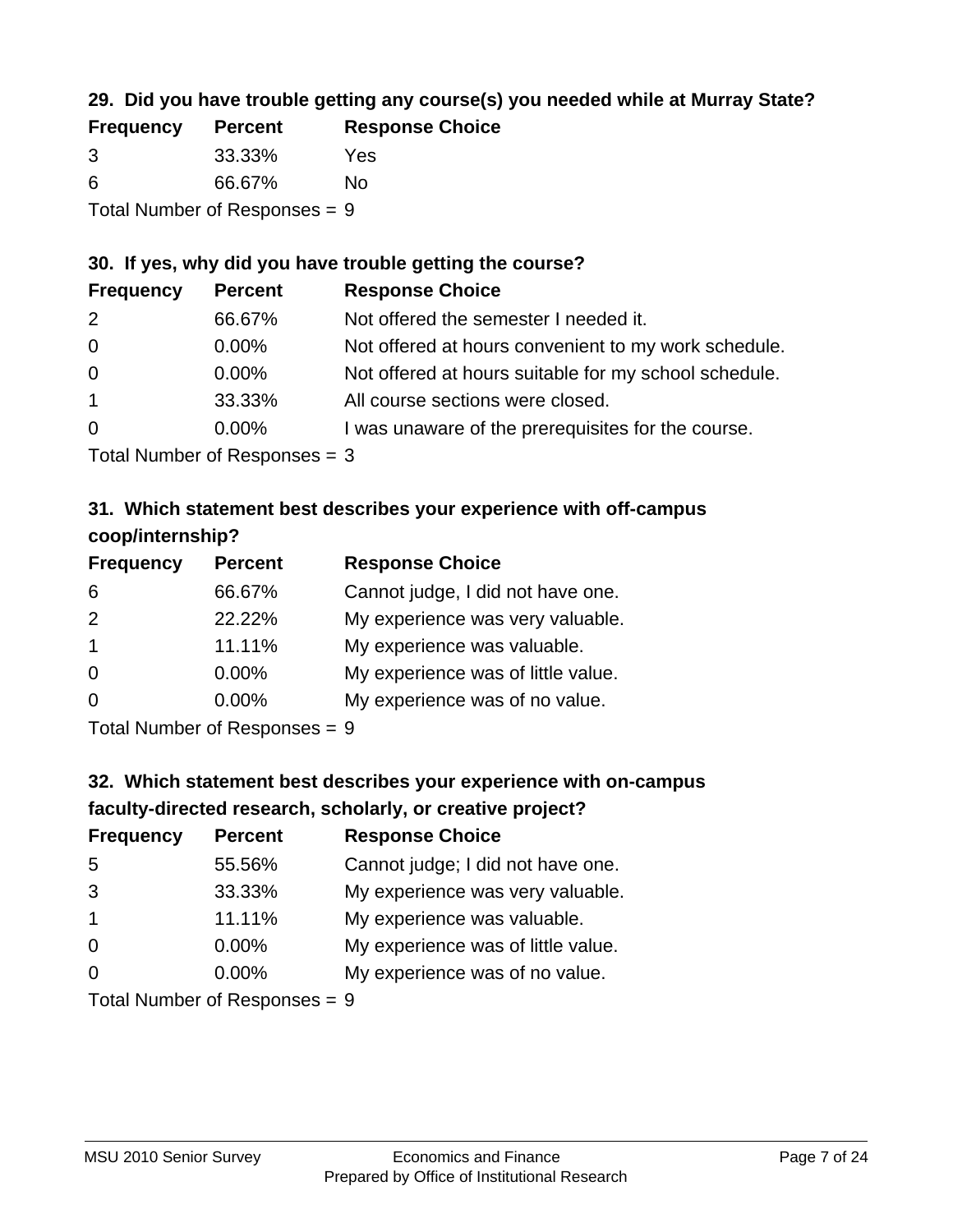#### **33. Which statement best describes your experience with academic advising in your major/area?**

| 111, 122, 111, 112, 121, 121, 131 |                |                                                       |
|-----------------------------------|----------------|-------------------------------------------------------|
| <b>Frequency</b>                  | <b>Percent</b> | <b>Response Choice</b>                                |
| 0                                 | $0.00\%$       | Cannot judge; I did not make use of the opportunity.  |
| $\overline{7}$                    | 77.78%         | I was satisfied with information my adviser provided. |
| 2                                 | 22.22%         | Advice was inaccurate, incomplete, or misleading.     |
| $\overline{0}$                    | $0.00\%$       | My adviser was not available.                         |
|                                   |                |                                                       |

Total Number of Responses = 9

# **For questions 34-48, indicate the extent to which you were satisfied.**

| 34. Class size relative to type of course |  |  |  |  |  |  |  |  |
|-------------------------------------------|--|--|--|--|--|--|--|--|
|-------------------------------------------|--|--|--|--|--|--|--|--|

| <b>Frequency</b>                | <b>Percent</b> | <b>Response Choice</b> |  |
|---------------------------------|----------------|------------------------|--|
| 4                               | 44.44%         | Very satisfied         |  |
| -5                              | 55.56%         | Satisfied              |  |
| $\Omega$                        | $0.00\%$       | <b>Dissatisfied</b>    |  |
| $\Omega$                        | $0.00\%$       | Very dissatisfied      |  |
| Total Number of Poenonces $= 0$ |                |                        |  |

Total Number of Responses = 9

### **35. Out-of-class availability of faculty**

| <b>Frequency</b> | <b>Percent</b> | <b>Response Choice</b> |
|------------------|----------------|------------------------|
| $\mathcal{P}$    | 22.22%         | Very satisfied         |
| 6                | 66.67%         | Satisfied              |
| $\overline{1}$   | 11.11%         | <b>Dissatisfied</b>    |
| $\Omega$         | 0.00%          | Very dissatisfied      |
|                  |                |                        |

Total Number of Responses = 9

# **36. Effectiveness of your high school preparation for college work**

| <b>Frequency</b>          | <b>Percent</b> | <b>Response Choice</b> |  |
|---------------------------|----------------|------------------------|--|
|                           | 11.11%         | Very satisfied         |  |
| 4                         | 44.44%         | Satisfied              |  |
| 3                         | 33.33%         | <b>Dissatisfied</b>    |  |
|                           | 11.11%         | Very dissatisfied      |  |
| Total Number of Deepersee |                |                        |  |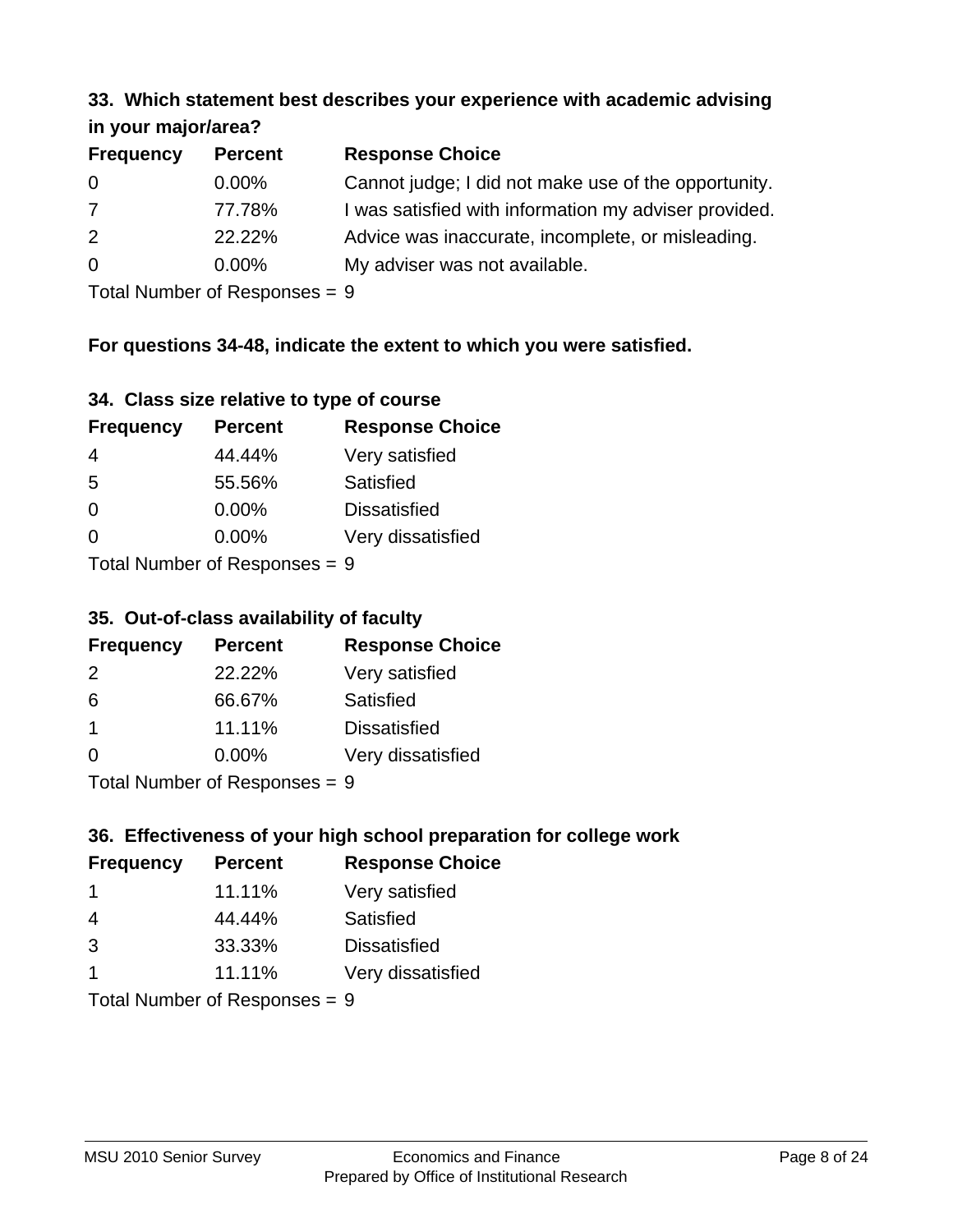### **37. Fairness of faculty in their treatment of individual students**

| <b>Frequency</b> | <b>Percent</b> | <b>Response Choice</b> |
|------------------|----------------|------------------------|
| 3                | 33.33%         | Very satisfied         |
| 5                | 55.56%         | Satisfied              |
| $\Omega$         | $0.00\%$       | <b>Dissatisfied</b>    |
|                  | 11.11%         | Very dissatisfied      |
|                  |                |                        |

Total Number of Responses = 9

#### **38. Overall quality of instruction at Murray State**

| <b>Frequency</b> | <b>Percent</b> | <b>Response Choice</b> |
|------------------|----------------|------------------------|
| $\mathcal{P}$    | 22.22%         | Very satisfied         |
| 7                | 77.78%         | Satisfied              |
| $\Omega$         | 0.00%          | <b>Dissatisfied</b>    |
| $\Omega$         | 0.00%          | Very dissatisfied      |
|                  |                |                        |

Total Number of Responses = 9

### **39. Quality of instruction in University Studies (General Education) courses**

| <b>Frequency</b> | <b>Percent</b> | <b>Response Choice</b> |
|------------------|----------------|------------------------|
|                  | 11.11%         | Very satisfied         |
| 4                | 44.44%         | Satisfied              |
| 3                | 33.33%         | <b>Dissatisfied</b>    |
|                  | 11.11%         | Very dissatisfied      |
|                  |                |                        |

Total Number of Responses = 9

#### **40. Quality of instruction in your major**

| <b>Frequency</b> | <b>Percent</b>            | <b>Response Choice</b> |
|------------------|---------------------------|------------------------|
| 3                | 33.33%                    | Very satisfied         |
| 5                | 55.56%                    | Satisfied              |
| $\Omega$         | $0.00\%$                  | <b>Dissatisfied</b>    |
|                  | 11.11%                    | Very dissatisfied      |
|                  | Total Number of Desponses |                        |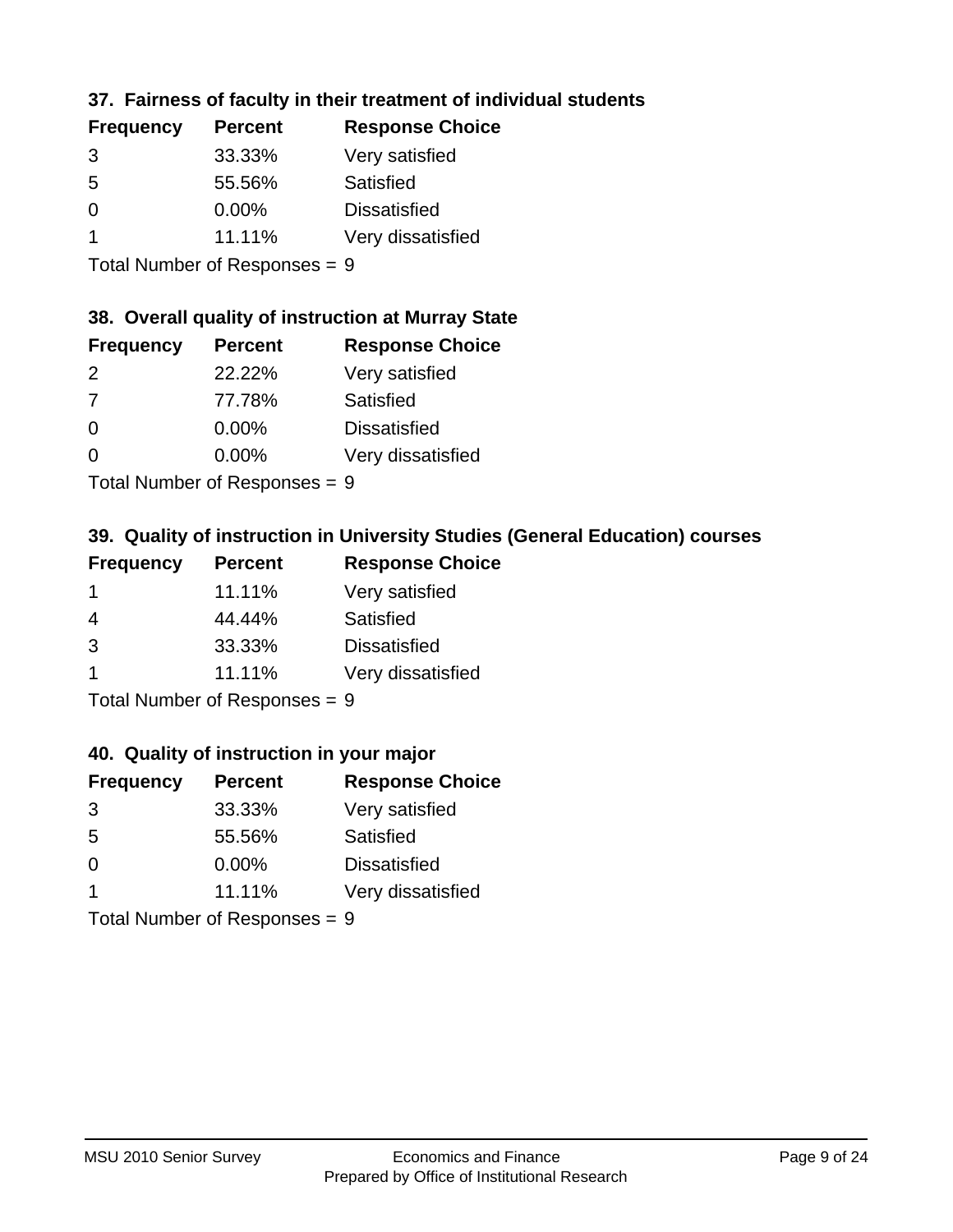## **41. Clarity of program objectives in your major**

| <b>Frequency</b> | <b>Percent</b> | <b>Response Choice</b> |
|------------------|----------------|------------------------|
| 4                | 44.44%         | Very satisfied         |
| 3                | 33.33%         | Satisfied              |
| $\mathcal{P}$    | 22.22%         | <b>Dissatisfied</b>    |
| $\Omega$         | $0.00\%$       | Very dissatisfied      |
|                  |                |                        |

Total Number of Responses = 9

#### **42. Intellectual challenge of the academic program**

| <b>Frequency</b> | <b>Percent</b> | <b>Response Choice</b> |
|------------------|----------------|------------------------|
|                  | 11.11%         | Very satisfied         |
| 7                | 77.78%         | Satisfied              |
|                  | 11.11%         | <b>Dissatisfied</b>    |
| $\Omega$         | $0.00\%$       | Very dissatisfied      |
|                  |                |                        |

Total Number of Responses = 9

# **43. Encouragement and information from your major department for employment after graduation**

| <b>Frequency</b> | <b>Percent</b> | <b>Response Choice</b> |
|------------------|----------------|------------------------|
| 3                | 37.50%         | Very satisfied         |
| 3                | 37.50%         | Satisfied              |
| 2                | 25.00%         | <b>Dissatisfied</b>    |
| $\Omega$         | 0.00%          | Very dissatisfied      |
|                  |                |                        |

Total Number of Responses = 8

# **44. Availability of opportunities to engage in a faculty-mentored research,**

### **scholarly, or creative project in your area of study/interest**

| <b>Frequency</b> | <b>Percent</b> | <b>Response Choice</b> |
|------------------|----------------|------------------------|
| $\mathcal{P}$    | 25.00%         | Very satisfied         |
| 4                | 50.00%         | Satisfied              |
| $\mathcal{P}$    | 25.00%         | <b>Dissatisfied</b>    |
| $\Omega$         | 0.00%          | Very dissatisfied      |
|                  |                |                        |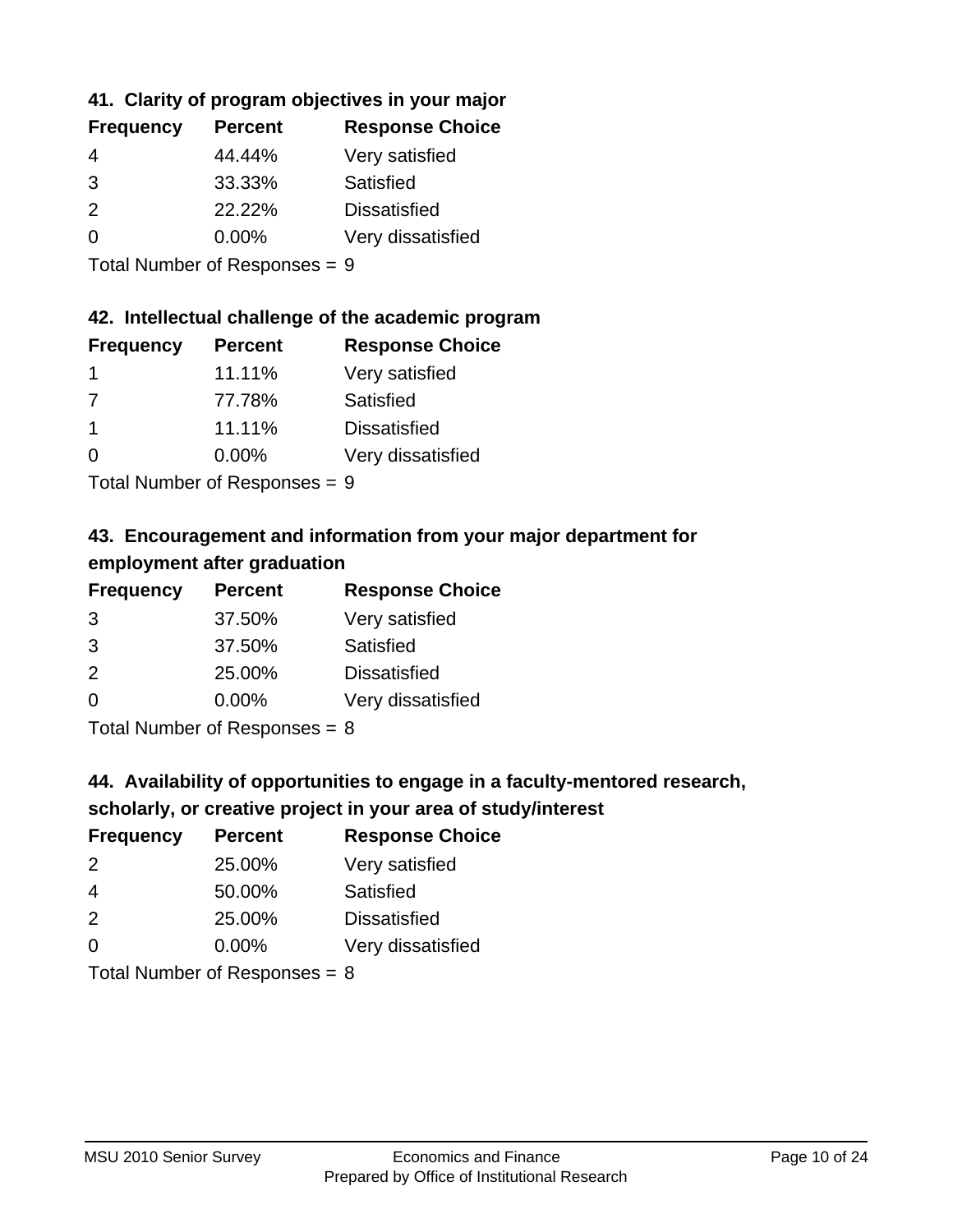#### **45. Library hours**

| <b>Frequency</b> | <b>Percent</b> | <b>Response Choice</b> |
|------------------|----------------|------------------------|
| 2                | 22.22%         | Very satisfied         |
| 5                | 55.56%         | Satisfied              |
| $\mathcal{P}$    | 22.22%         | <b>Dissatisfied</b>    |
| 0                | $0.00\%$       | Very dissatisfied      |
|                  |                |                        |

Total Number of Responses = 9

### **46. Effectiveness of library personnel in meeting your information needs**

| <b>Frequency</b> | <b>Percent</b> | <b>Response Choice</b> |
|------------------|----------------|------------------------|
| 2                | 22.22%         | Very satisfied         |
| 5                | 55.56%         | Satisfied              |
|                  | 11.11%         | <b>Dissatisfied</b>    |
|                  | 11.11%         | Very dissatisfied      |
|                  |                |                        |

Total Number of Responses = 9

## **47. Access to library resources on hand**

| <b>Frequency</b> | <b>Percent</b>             | <b>Response Choice</b> |
|------------------|----------------------------|------------------------|
| $\mathcal{P}$    | 22.22%                     | Very satisfied         |
| 4                | 44.44%                     | Satisfied              |
| 3                | 33.33%                     | <b>Dissatisfied</b>    |
| $\Omega$         | 0.00%                      | Very dissatisfied      |
|                  | Tatal Number of Desperance |                        |

Total Number of Responses = 9

#### **48. Electronic access to library resources**

| <b>Frequency</b> | <b>Percent</b>             | <b>Response Choice</b> |
|------------------|----------------------------|------------------------|
| $\mathcal{P}$    | 22.22%                     | Very satisfied         |
| 4                | 44.44%                     | Satisfied              |
| 3                | 33.33%                     | <b>Dissatisfied</b>    |
| $\Omega$         | 0.00%                      | Very dissatisfied      |
|                  | Tatal Number of Desperance |                        |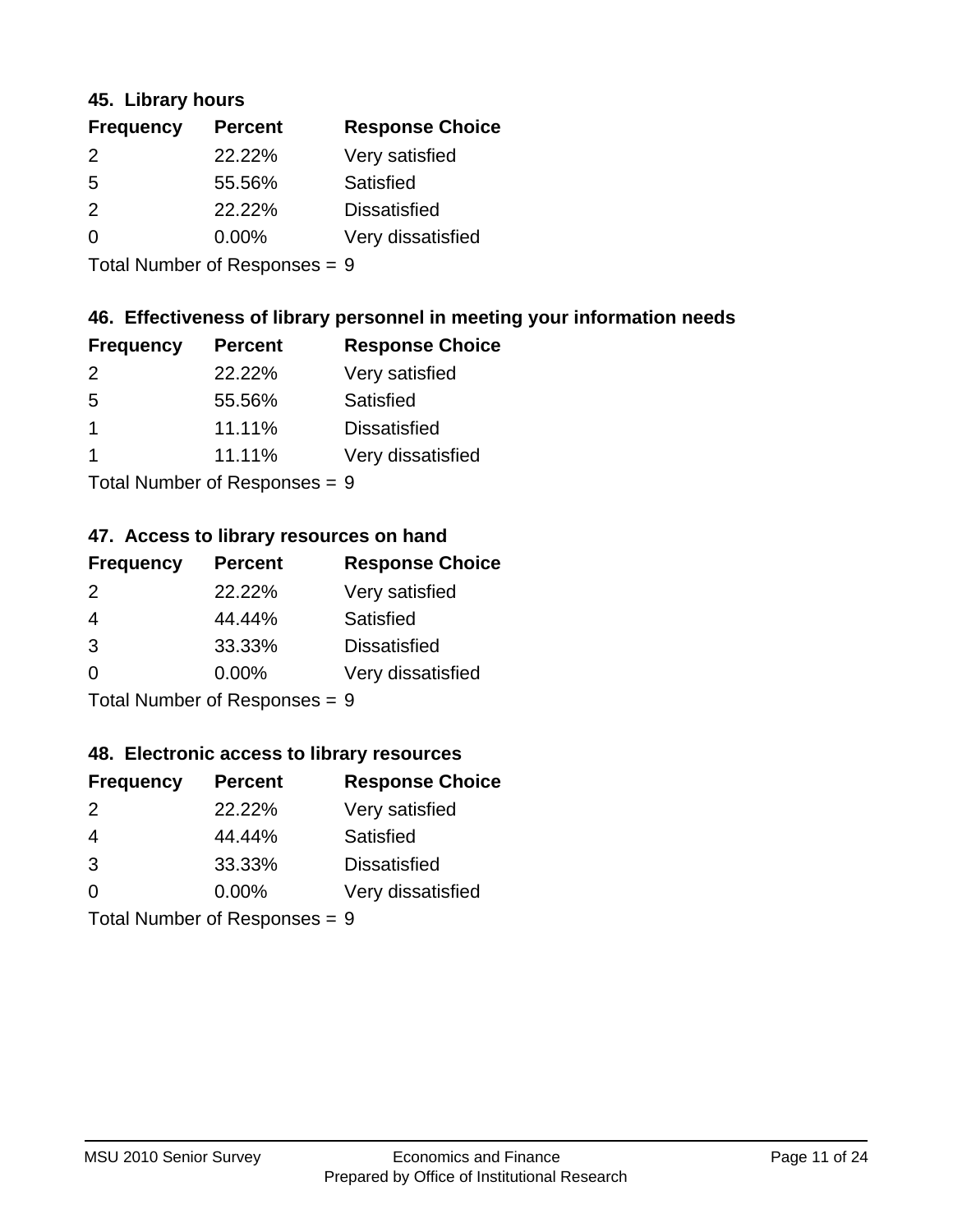**was in helping you achieve these goals. For questions 49-55, please indicate how effective University Studies at MSU** 

### **49. Writing Skills**

| <b>Frequency</b>              | <b>Percent</b> | <b>Response Choice</b> |
|-------------------------------|----------------|------------------------|
| $\mathbf 1$                   | 11.11%         | Very effective         |
| 5                             | 55.56%         | Effective              |
| 2                             | 22.22%         | Ineffective            |
| $\overline{1}$                | 11.11%         | Very ineffective       |
| Total Number of Responses = 9 |                |                        |

### **50. Speaking Skills**

| <b>Frequency</b>          | <b>Percent</b> | <b>Response Choice</b> |
|---------------------------|----------------|------------------------|
| $\Omega$                  | $0.00\%$       | Very effective         |
| 7                         | 77.78%         | Effective              |
| 2                         | 22.22%         | Ineffective            |
| ∩                         | 0.00%          | Very ineffective       |
| Total Number of Desponses |                |                        |

Total Number of Responses = 9

### **51. Critical Thinking Skills**

| <b>Frequency</b> | <b>Percent</b>                                                                                                                                                                                                                 | <b>Response Choice</b> |
|------------------|--------------------------------------------------------------------------------------------------------------------------------------------------------------------------------------------------------------------------------|------------------------|
| 2                | 22.22%                                                                                                                                                                                                                         | Very effective         |
| 5                | 55.56%                                                                                                                                                                                                                         | Effective              |
| $\mathbf 1$      | 11.11%                                                                                                                                                                                                                         | Ineffective            |
|                  | 11.11%                                                                                                                                                                                                                         | Very ineffective       |
|                  | The INDIAN Contract Contract in the Contract of The Contract of The Contract of The Contract of The Contract of The Contract of The Contract of The Contract of The Contract of The Contract of The Contract of The Contract o |                        |

Total Number of Responses = 9

# **52. Computer Technology**

| <b>Frequency</b>              | <b>Percent</b> | <b>Response Choice</b> |
|-------------------------------|----------------|------------------------|
| 3                             | 33.33%         | Very effective         |
| 5                             | 55.56%         | Effective              |
| $\overline{\mathbf{1}}$       | 11.11%         | Ineffective            |
| $\Omega$                      | 0.00%          | Very ineffective       |
| Total Number of Responses = 9 |                |                        |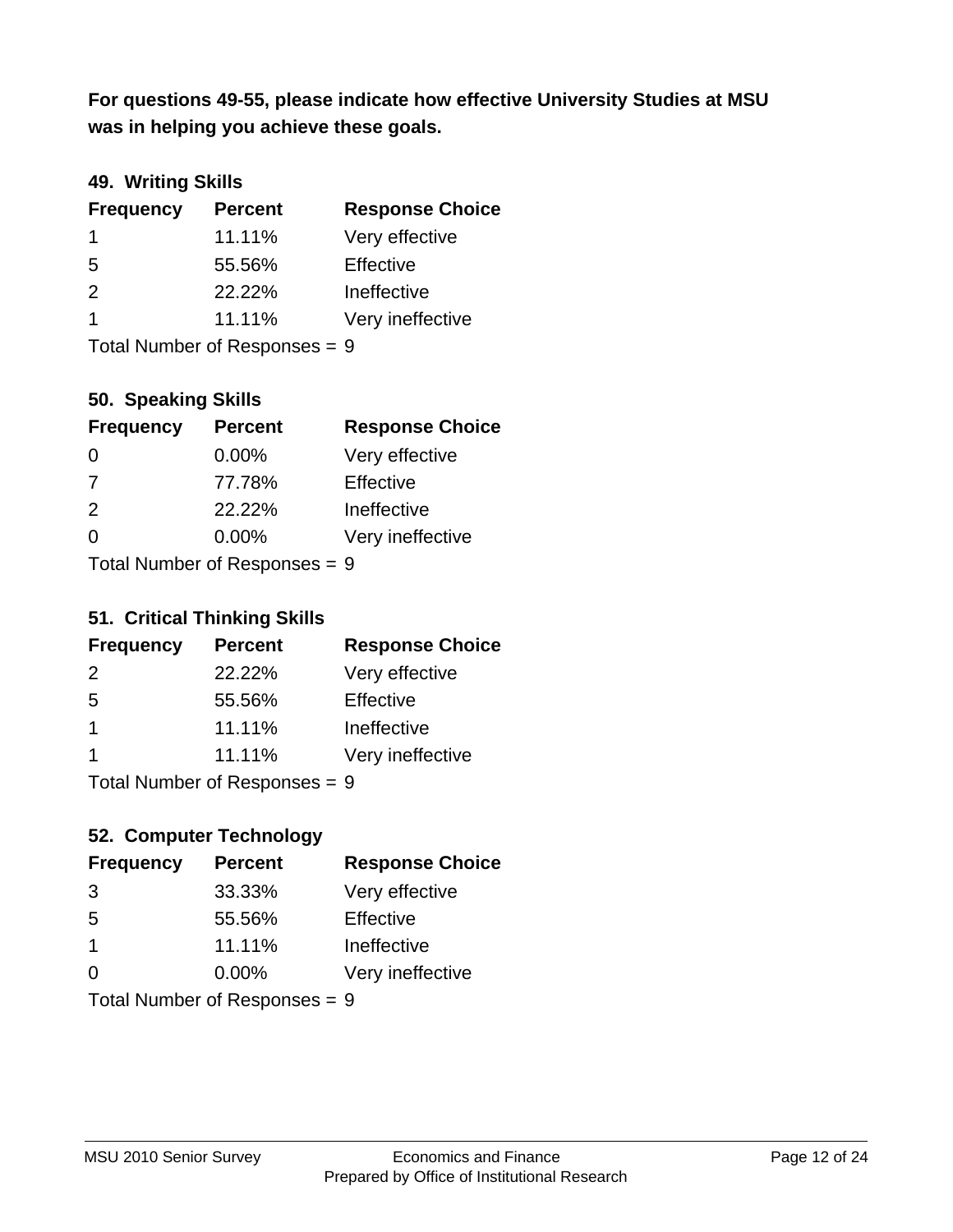### **53. General Knowledge in the liberal arts and sciences**

| <b>Frequency</b> | <b>Percent</b> | <b>Response Choice</b> |
|------------------|----------------|------------------------|
| $\mathcal{P}$    | 22.22%         | Very effective         |
| .5               | 55.56%         | Effective              |
| $\mathcal{P}$    | 22.22%         | Ineffective            |
| ∩                | $0.00\%$       | Very ineffective       |
|                  |                |                        |

Total Number of Responses = 9

#### **54. International Perspectives**

| <b>Frequency</b> | <b>Percent</b> | <b>Response Choice</b> |
|------------------|----------------|------------------------|
| 3                | 33.33%         | Very effective         |
| 4                | 44.44%         | Effective              |
| $\overline{1}$   | 11.11%         | Ineffective            |
| -1               | 11.11%         | Very ineffective       |
|                  |                |                        |

Total Number of Responses = 9

# **55. Stimulation of interest in areas outside your chosen field of study**

| <b>Frequency</b> | <b>Percent</b> | <b>Response Choice</b> |
|------------------|----------------|------------------------|
| 2                | 22.22%         | Very effective         |
| 4                | 44.44%         | Effective              |
| 2                | 22.22%         | Ineffective            |
| -1               | 11.11%         | Very ineffective       |
|                  |                |                        |

Total Number of Responses = 9

# **For questions 56-83, please indicate how satisfactorily the following met your needs**

#### **56. African-American Student Services**

| <b>Frequency</b> | <b>Percent</b>                  | <b>Response Choice</b> |
|------------------|---------------------------------|------------------------|
| 8                | 88.89%                          | Did not use            |
| $\Omega$         | 0.00%                           | Very satisfied         |
| $\overline{1}$   | 11.11%                          | <b>Satisfied</b>       |
| $\Omega$         | $0.00\%$                        | <b>Dissatisfied</b>    |
| $\Omega$         | 0.00%                           | Very dissatisfied      |
|                  | Total Number of Responses = $9$ |                        |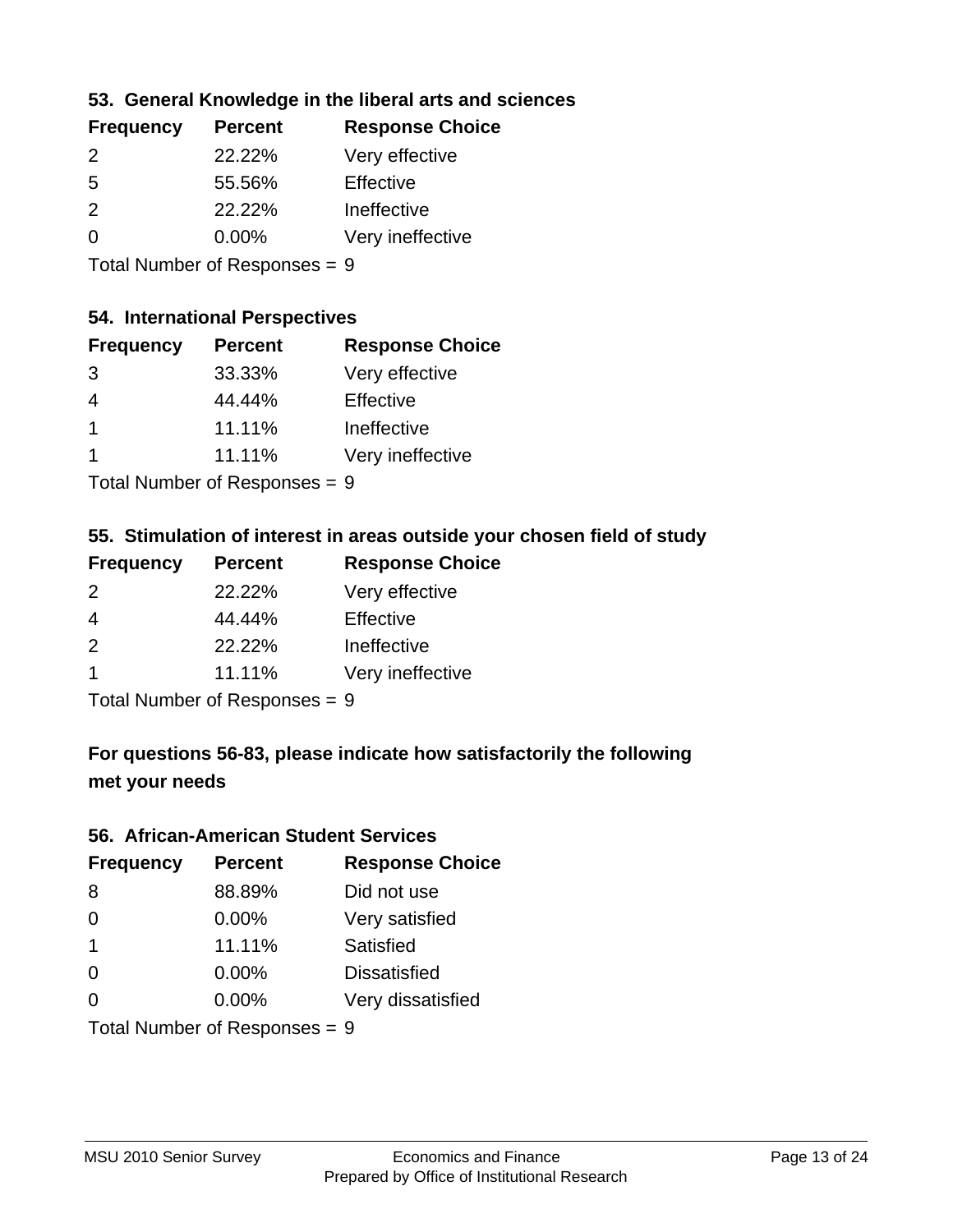#### **57. Career Services Office**

| <b>Frequency</b> | <b>Percent</b> | <b>Response Choice</b> |
|------------------|----------------|------------------------|
| 1                | 11.11%         | Did not use            |
| 3                | 33.33%         | Very satisfied         |
| 5                | 55.56%         | Satisfied              |
| 0                | $0.00\%$       | <b>Dissatisfied</b>    |
|                  | $0.00\%$       | Very dissatisfied      |
|                  |                |                        |

Total Number of Responses = 9

#### **58. Counseling and Testing Center**

| <b>Frequency</b>          | <b>Percent</b> | <b>Response Choice</b> |
|---------------------------|----------------|------------------------|
|                           | 77.78%         | Did not use            |
| 1                         | 11.11%         | Very satisfied         |
| 1                         | 11.11%         | <b>Satisfied</b>       |
| ∩                         | 0.00%          | <b>Dissatisfied</b>    |
| ∩                         | 0.00%          | Very dissatisfied      |
| Total Number of Desponses |                |                        |

Total Number of Responses = 9

#### **59. Cultural programming and activities**

| <b>Frequency</b>        | <b>Percent</b>             | <b>Response Choice</b> |
|-------------------------|----------------------------|------------------------|
| 8                       | 88.89%                     | Did not use            |
| $\Omega$                | 0.00%                      | Very satisfied         |
| $\overline{\mathbf{1}}$ | 11.11%                     | Satisfied              |
| $\Omega$                | 0.00%                      | <b>Dissatisfied</b>    |
| $\Omega$                | 0.00%                      | Very dissatisfied      |
|                         | Total Number of Deepersoon |                        |

Total Number of Responses = 9

#### **60. E-study courses**

| <b>Frequency</b> | <b>Percent</b>                  | <b>Response Choice</b> |
|------------------|---------------------------------|------------------------|
| $\mathcal{P}$    | 22.22%                          | Did not use            |
| $\overline{1}$   | 11.11%                          | Very satisfied         |
| 6                | 66.67%                          | Satisfied              |
| $\Omega$         | $0.00\%$                        | <b>Dissatisfied</b>    |
| $\Omega$         | 0.00%                           | Very dissatisfied      |
|                  | Total Number of Responses = $9$ |                        |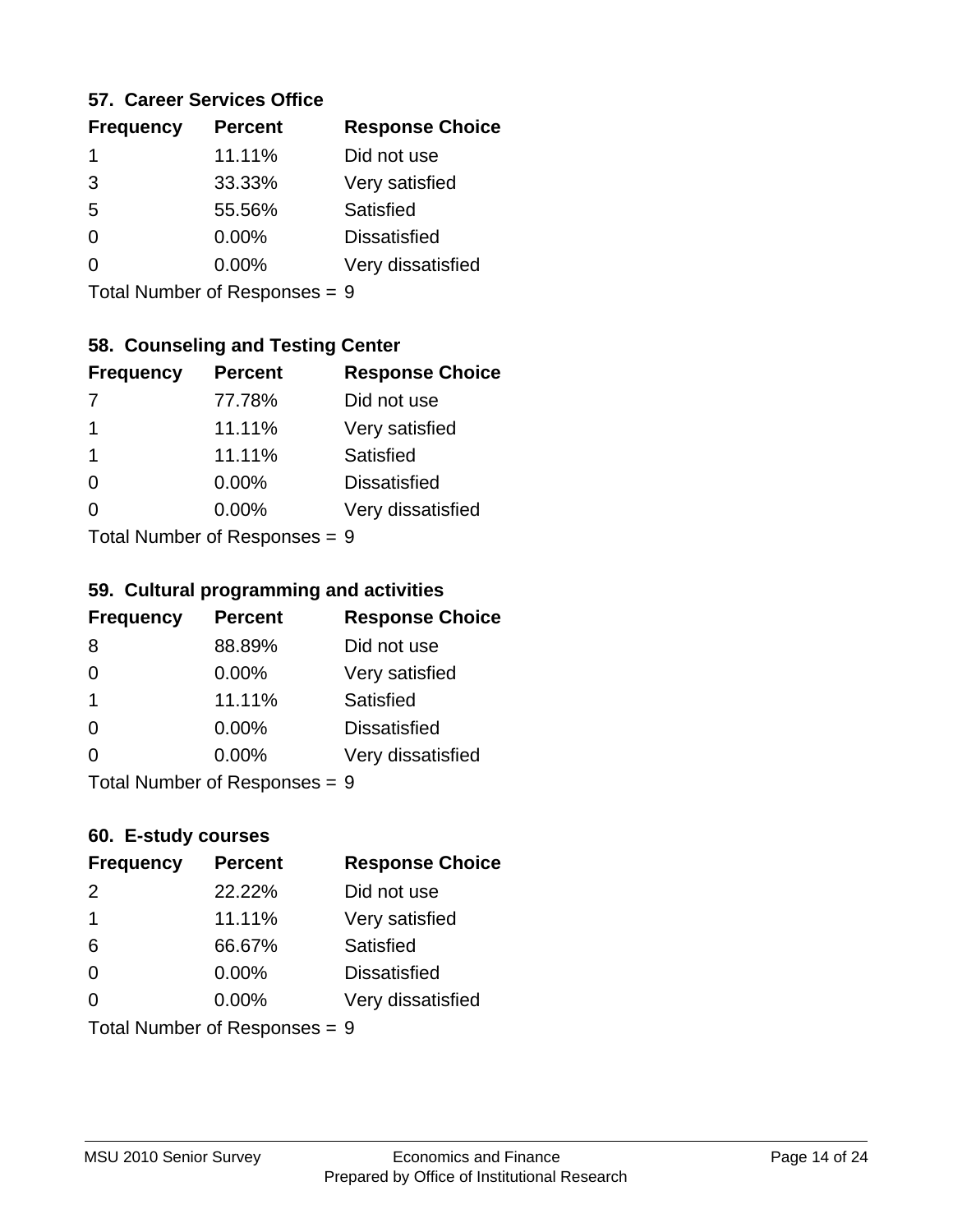#### **61. Food Services**

| <b>Frequency</b> | <b>Percent</b> | <b>Response Choice</b> |
|------------------|----------------|------------------------|
| 1                | 11.11%         | Did not use            |
| $\mathbf 1$      | 11.11%         | Very satisfied         |
| 5                | 55.56%         | Satisfied              |
| $\mathcal{P}$    | 22.22%         | <b>Dissatisfied</b>    |
| $\Omega$         | $0.00\%$       | Very dissatisfied      |
|                  |                |                        |

Total Number of Responses = 9

### **62. Greek life and activities**

| <b>Frequency</b>            | <b>Percent</b> | <b>Response Choice</b> |
|-----------------------------|----------------|------------------------|
| -5                          | 55.56%         | Did not use            |
| 1                           | 11.11%         | Very satisfied         |
| 1                           | 11.11%         | <b>Satisfied</b>       |
| 1                           | 11.11%         | <b>Dissatisfied</b>    |
| 1                           | 11.11%         | Very dissatisfied      |
| Total Number of Despasses - |                |                        |

Total Number of Responses = 9

#### **63. Health Services**

| <b>Frequency</b> | <b>Percent</b> | <b>Response Choice</b> |
|------------------|----------------|------------------------|
| .5               | 55.56%         | Did not use            |
| 1                | 11.11%         | Very satisfied         |
| 2                | 22.22%         | Satisfied              |
| $\Omega$         | 0.00%          | <b>Dissatisfied</b>    |
| 1                | 11.11%         | Very dissatisfied      |
|                  |                |                        |

Total Number of Responses = 9

## **64. Honor Societies/Departmental Clubs/Special Interest Organizations**

| <b>Frequency</b> | <b>Percent</b>                | <b>Response Choice</b> |
|------------------|-------------------------------|------------------------|
| $\mathcal{P}$    | 22.22%                        | Did not use            |
| 2                | 22.22%                        | Very satisfied         |
| 5                | 55.56%                        | Satisfied              |
| $\Omega$         | $0.00\%$                      | <b>Dissatisfied</b>    |
| $\Omega$         | 0.00%                         | Very dissatisfied      |
|                  | Total Number of Responses = 9 |                        |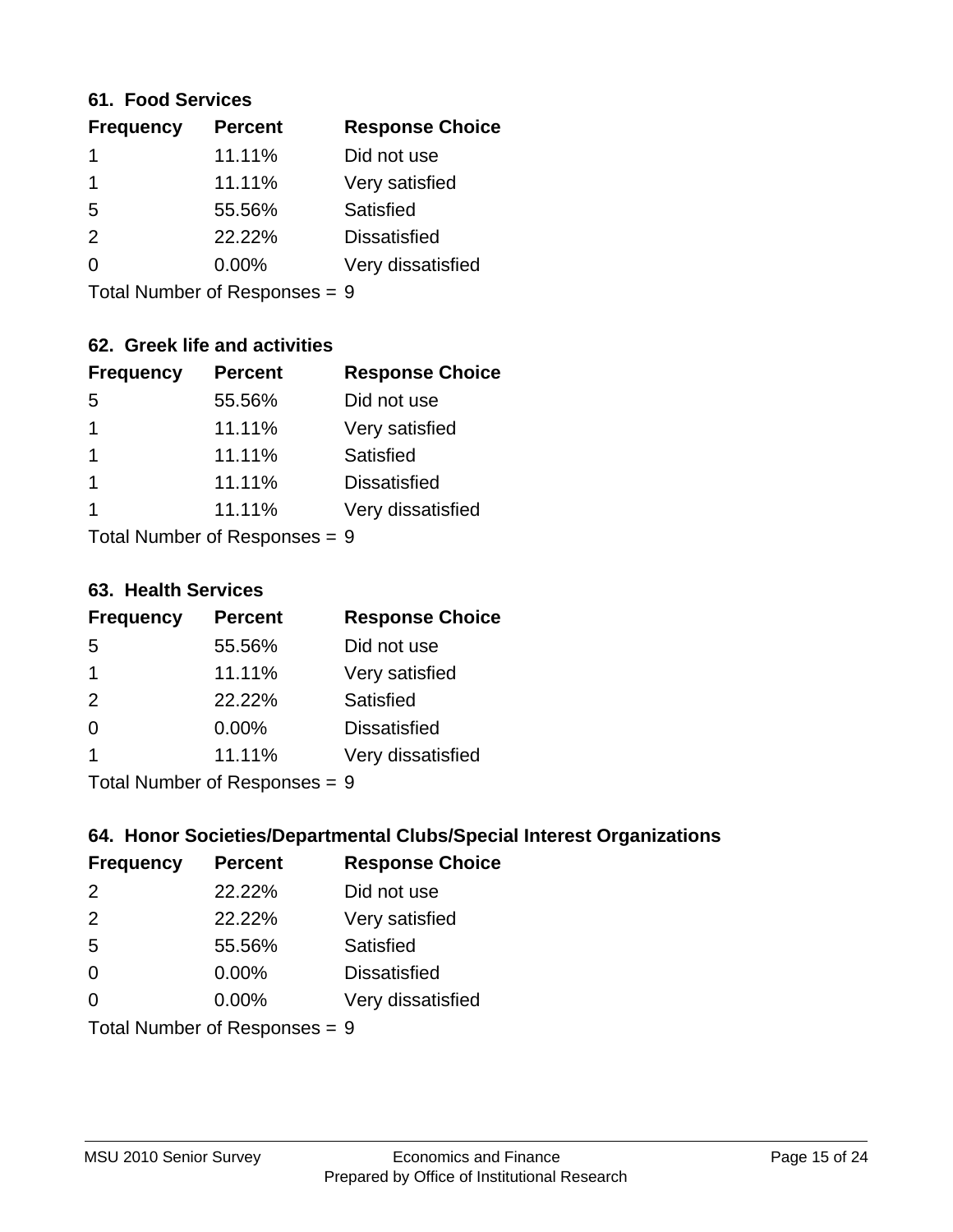#### **65. International Programs and activities**

| <b>Frequency</b> | <b>Percent</b> | <b>Response Choice</b> |
|------------------|----------------|------------------------|
| -7               | 77.78%         | Did not use            |
| $\mathcal{P}$    | 22.22%         | Very satisfied         |
| 0                | $0.00\%$       | Satisfied              |
|                  | 0.00%          | <b>Dissatisfied</b>    |
|                  | 0.00%          | Very dissatisfied      |
|                  |                |                        |

Total Number of Responses = 9

### **66. International student support services**

| <b>Frequency</b>           | <b>Percent</b> | <b>Response Choice</b> |
|----------------------------|----------------|------------------------|
| 8                          | 88.89%         | Did not use            |
| 1                          | 11.11%         | Very satisfied         |
| $\Omega$                   | 0.00%          | Satisfied              |
| $\Omega$                   | 0.00%          | <b>Dissatisfied</b>    |
| ∩                          | 0.00%          | Very dissatisfied      |
| Total Number of Deepersoon |                |                        |

Total Number of Responses = 9

#### **67. Intramural Sports and Recreation**

| <b>Frequency</b>            | <b>Percent</b> | <b>Response Choice</b> |
|-----------------------------|----------------|------------------------|
| 3                           | 33.33%         | Did not use            |
| 3                           | 33.33%         | Very satisfied         |
| 3                           | 33.33%         | <b>Satisfied</b>       |
| $\Omega$                    | $0.00\%$       | <b>Dissatisfied</b>    |
| ∩                           | $0.00\%$       | Very dissatisfied      |
| Total Number of Depanonce - |                |                        |

Total Number of Responses = 9

## **68. Lowry Center/Community College**

| <b>Frequency</b> | <b>Percent</b>                | <b>Response Choice</b> |
|------------------|-------------------------------|------------------------|
| 9                | 100.00%                       | Did not use            |
| $\Omega$         | 0.00%                         | Very satisfied         |
| $\Omega$         | 0.00%                         | Satisfied              |
| $\Omega$         | $0.00\%$                      | <b>Dissatisfied</b>    |
| 0                | $0.00\%$                      | Very dissatisfied      |
|                  | Total Number of Responses = 9 |                        |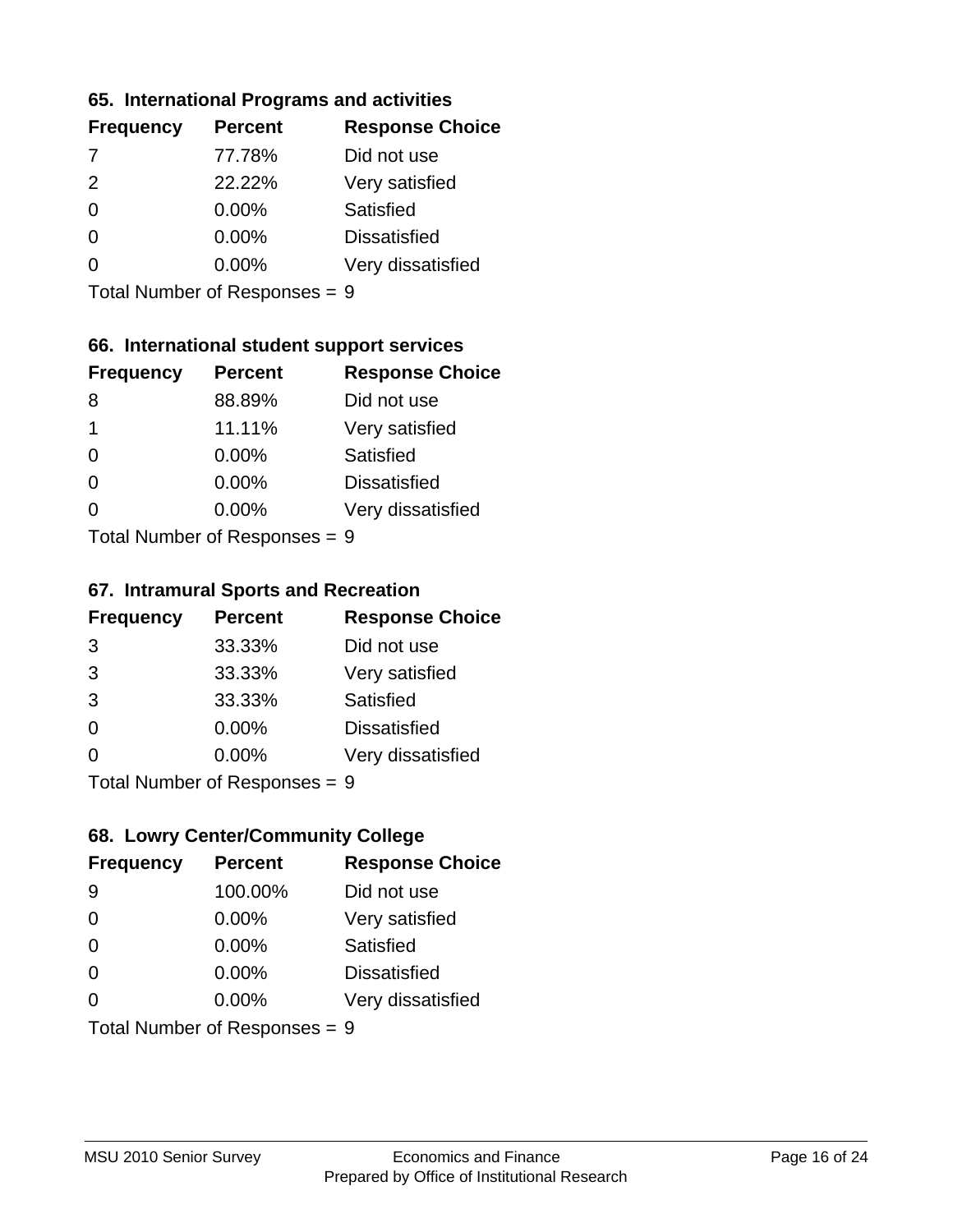## **69. Library**

| <b>Frequency</b> | <b>Percent</b> | <b>Response Choice</b> |
|------------------|----------------|------------------------|
|                  | 11.11%         | Did not use            |
| 3                | 33.33%         | Very satisfied         |
| 5                | 55.56%         | Satisfied              |
| 0                | $0.00\%$       | <b>Dissatisfied</b>    |
| O                | $0.00\%$       | Very dissatisfied      |
|                  |                |                        |

Total Number of Responses = 9

# **70. MAP Report**

| <b>Frequency</b>              | <b>Percent</b> | <b>Response Choice</b> |
|-------------------------------|----------------|------------------------|
| $\Omega$                      | 0.00%          | Did not use            |
| 2                             | 22.22%         | Very satisfied         |
| $\overline{4}$                | 44.44%         | Satisfied              |
| $\overline{1}$                | 11.11%         | <b>Dissatisfied</b>    |
| 2                             | 22.22%         | Very dissatisfied      |
| Total Number of Responses = 9 |                |                        |

#### **71. MSU Web site**

| <b>Frequency</b>        | <b>Percent</b> | <b>Response Choice</b> |
|-------------------------|----------------|------------------------|
| $\Omega$                | 0.00%          | Did not use            |
| 3                       | 33.33%         | Very satisfied         |
| 5                       | 55.56%         | Satisfied              |
| $\overline{\mathbf{1}}$ | 11.11%         | <b>Dissatisfied</b>    |
| $\Omega$                | 0.00%          | Very dissatisfied      |
|                         |                |                        |

Total Number of Responses = 9

## **72. NCAA Sports**

| <b>Frequency</b>        | <b>Percent</b>                  | <b>Response Choice</b> |
|-------------------------|---------------------------------|------------------------|
| 4                       | 44.44%                          | Did not use            |
| 2                       | 22.22%                          | Very satisfied         |
| $\overline{\mathbf{1}}$ | 11.11%                          | Satisfied              |
| 2                       | 22.22%                          | <b>Dissatisfied</b>    |
| $\Omega$                | $0.00\%$                        | Very dissatisfied      |
|                         | Total Number of Responses = $9$ |                        |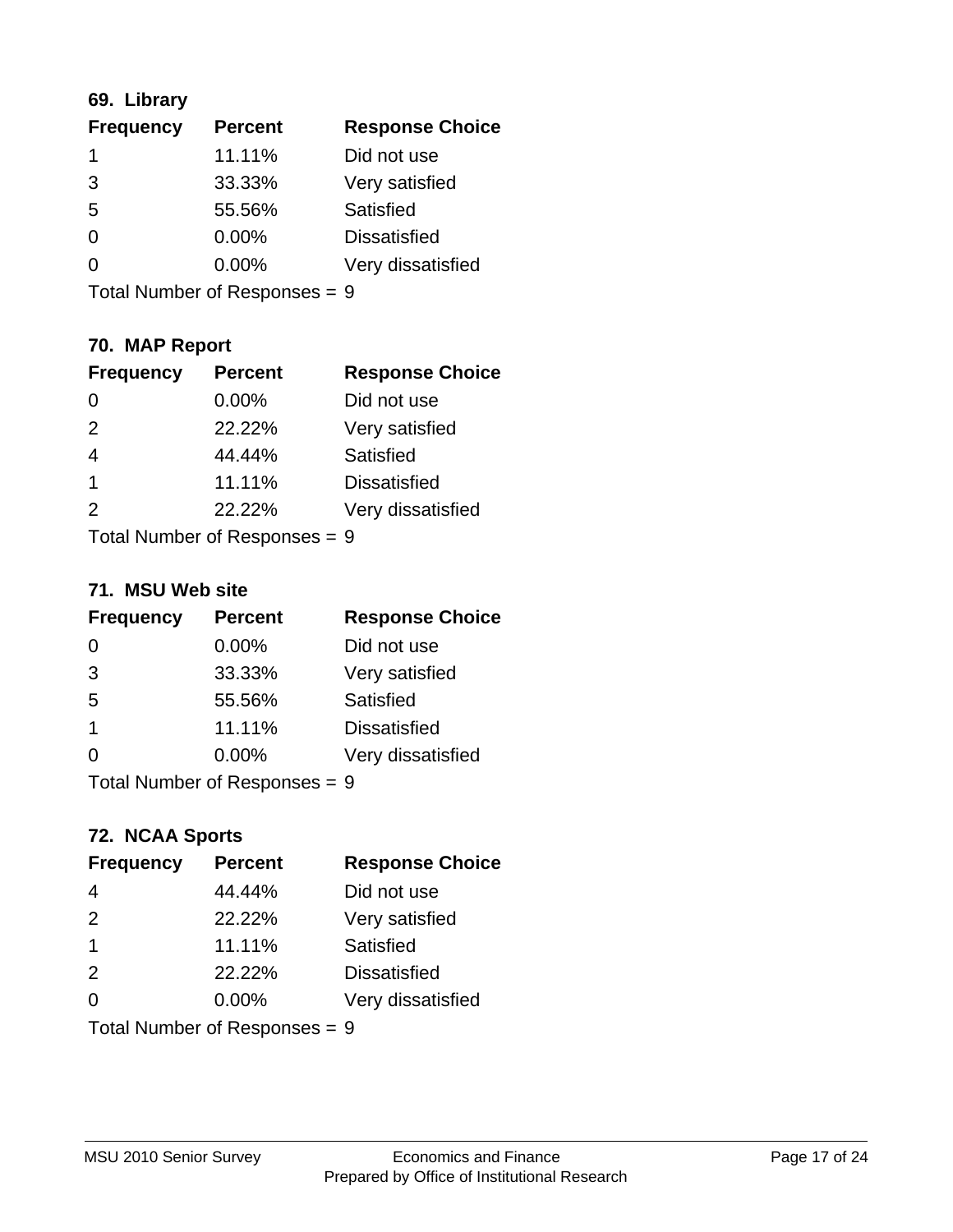#### **73. Online courses that are not e-study**

| <b>Frequency</b> | <b>Percent</b> | <b>Response Choice</b> |
|------------------|----------------|------------------------|
|                  | 77.78%         | Did not use            |
| 0                | $0.00\%$       | Very satisfied         |
| $\mathcal{P}$    | 22.22%         | Satisfied              |
|                  | $0.00\%$       | <b>Dissatisfied</b>    |
|                  | $0.00\%$       | Very dissatisfied      |
|                  |                |                        |

Total Number of Responses = 9

# **74. Racer Touch Registration**

| <b>Frequency</b>           | <b>Percent</b> | <b>Response Choice</b> |  |
|----------------------------|----------------|------------------------|--|
| 0                          | 0.00%          | Did not use            |  |
| 3                          | 33.33%         | Very satisfied         |  |
| 2                          | 22.22%         | <b>Satisfied</b>       |  |
| 1                          | 11.11%         | <b>Dissatisfied</b>    |  |
| 3                          | 33.33%         | Very dissatisfied      |  |
| Tatal Number of Desperance |                |                        |  |

Total Number of Responses = 9

# **75. Residential College programming and activities**

| <b>Frequency</b>           | <b>Percent</b> | <b>Response Choice</b> |  |
|----------------------------|----------------|------------------------|--|
| 3                          | 33.33%         | Did not use            |  |
| 3                          | 33.33%         | Very satisfied         |  |
| 2                          | 22.22%         | Satisfied              |  |
| -1                         | 11.11%         | <b>Dissatisfied</b>    |  |
| $\Omega$                   | $0.00\%$       | Very dissatisfied      |  |
| Tatal Number of Desperance |                | C                      |  |

Total Number of Responses  $= 9$ 

## **76. Scholarships/grants/student employment**

| <b>Frequency</b> | <b>Percent</b>                | <b>Response Choice</b> |
|------------------|-------------------------------|------------------------|
| -1               | 11.11%                        | Did not use            |
| $\overline{4}$   | 44.44%                        | Very satisfied         |
| 2                | 22.22%                        | Satisfied              |
| $\overline{1}$   | 11.11%                        | <b>Dissatisfied</b>    |
| 1                | 11.11%                        | Very dissatisfied      |
|                  | Total Number of Responses = 9 |                        |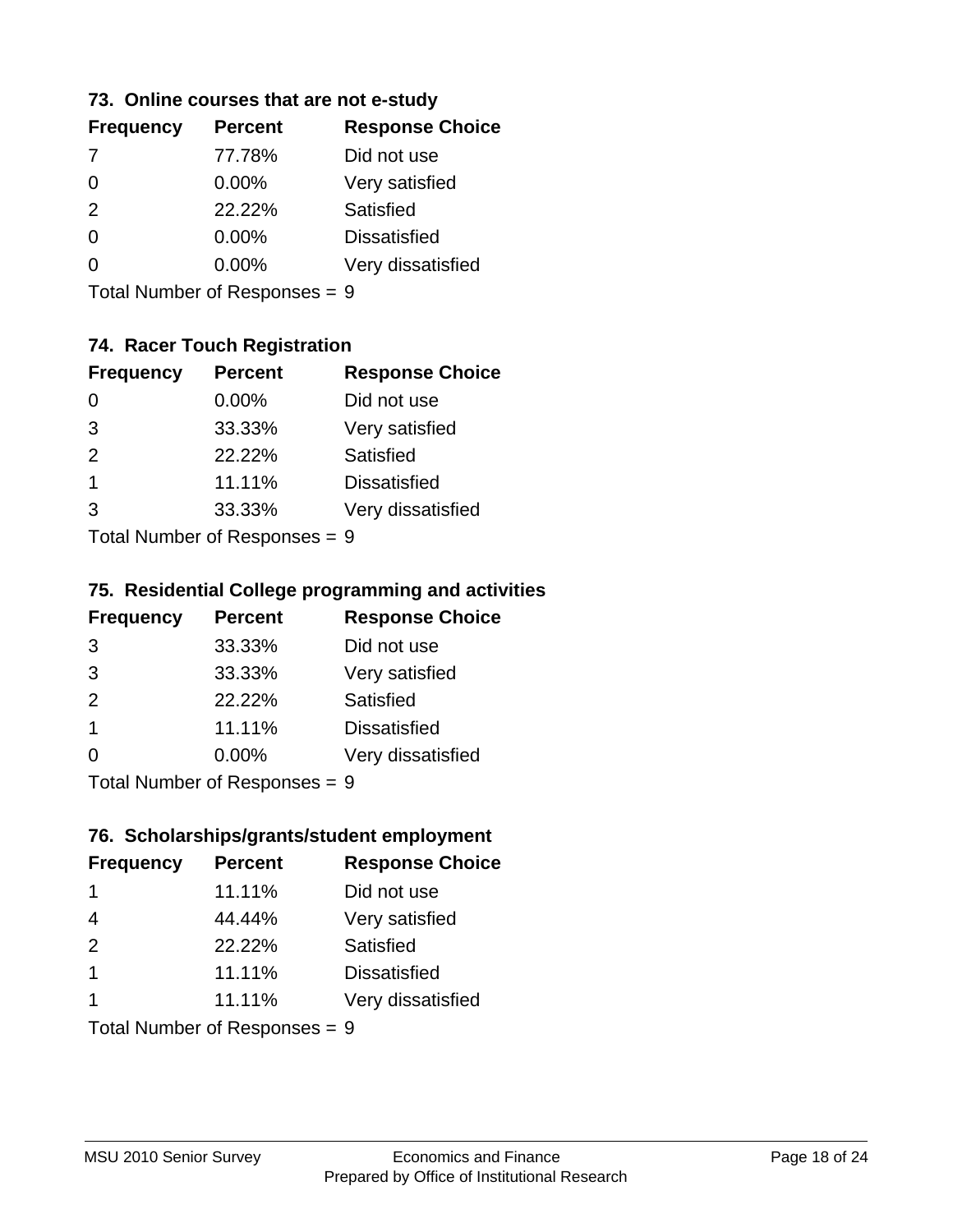#### **77. Security Services**

| <b>Frequency</b> | <b>Percent</b> | <b>Response Choice</b> |
|------------------|----------------|------------------------|
| 5                | 55.56%         | Did not use            |
|                  | 11.11%         | Very satisfied         |
| 2                | 22.22%         | Satisfied              |
|                  | 11.11%         | <b>Dissatisfied</b>    |
| O                | $0.00\%$       | Very dissatisfied      |
|                  |                |                        |

Total Number of Responses = 9

# **78. Services for non-traditional students**

| <b>Frequency</b>          | <b>Percent</b> | <b>Response Choice</b> |
|---------------------------|----------------|------------------------|
| 9                         | 100.00%        | Did not use            |
| $\Omega$                  | 0.00%          | Very satisfied         |
| $\Omega$                  | 0.00%          | Satisfied              |
| $\Omega$                  | 0.00%          | <b>Dissatisfied</b>    |
| ∩                         | 0.00%          | Very dissatisfied      |
| Total Number of Desponses |                |                        |

Total Number of Responses = 9

# **79. Student Support Services (Trio)**

| <b>Frequency</b> | <b>Percent</b>                  | <b>Response Choice</b> |
|------------------|---------------------------------|------------------------|
| 9                | 100.00%                         | Did not use            |
| $\Omega$         | 0.00%                           | Very satisfied         |
| $\Omega$         | 0.00%                           | Satisfied              |
| $\Omega$         | 0.00%                           | <b>Dissatisfied</b>    |
| $\Omega$         | 0.00%                           | Very dissatisfied      |
|                  | $Total$ Number of Despanses $-$ |                        |

Total Number of Responses = 9

# **80. Student PIN System**

| <b>Frequency</b> | <b>Percent</b>                | <b>Response Choice</b> |
|------------------|-------------------------------|------------------------|
|                  | 0.00%                         | Did not use            |
| 2                | 22.22%                        | Very satisfied         |
| 5                | 55.56%                        | Satisfied              |
| 2                | 22.22%                        | <b>Dissatisfied</b>    |
| 0                | $0.00\%$                      | Very dissatisfied      |
|                  | Total Number of Responses = 9 |                        |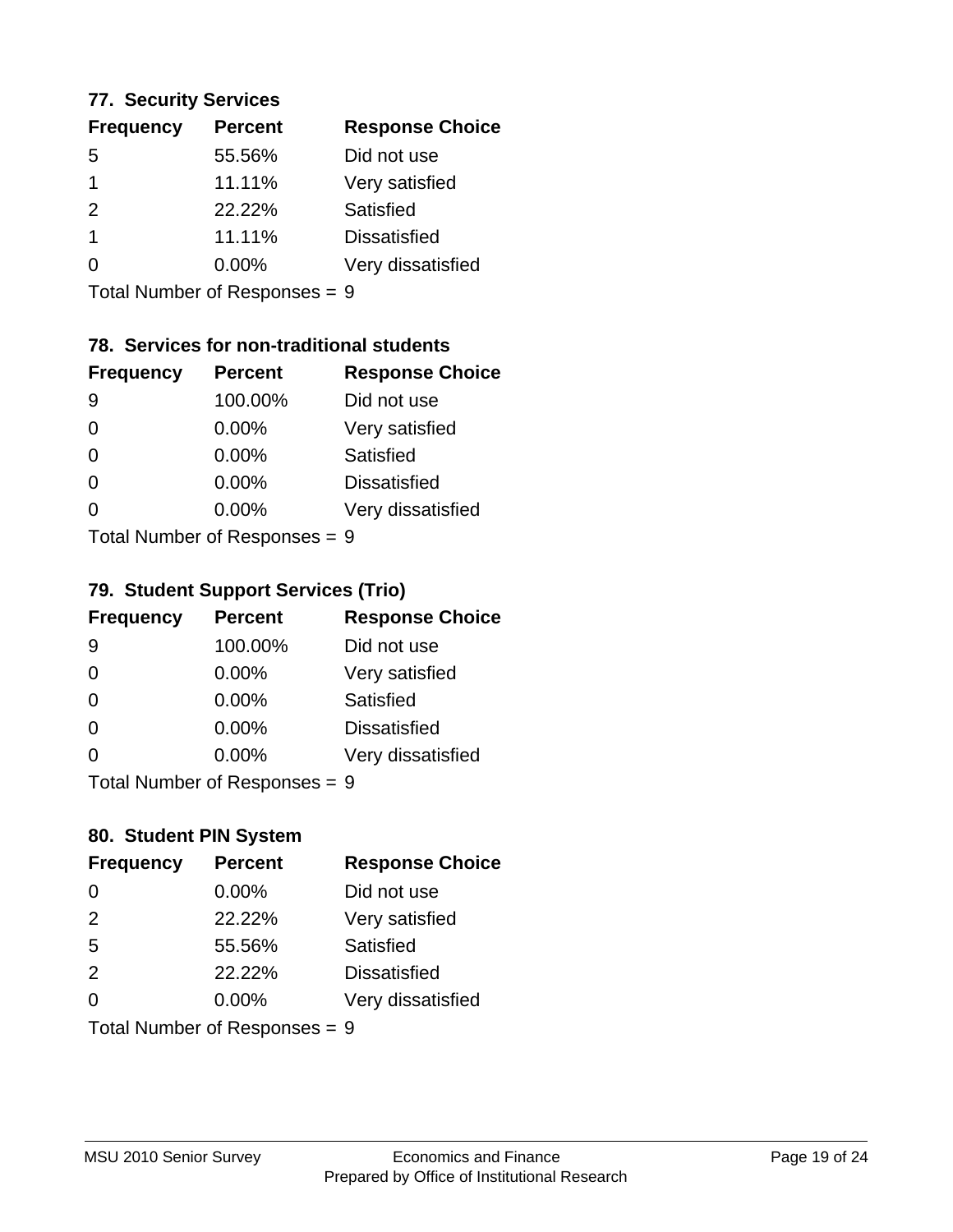### **81. Student Records/Transcript Services**

| <b>Frequency</b> | <b>Percent</b> | <b>Response Choice</b> |
|------------------|----------------|------------------------|
|                  | 11.11%         | Did not use            |
| 3                | 33.33%         | Very satisfied         |
| .5               | 55.56%         | Satisfied              |
| ∩                | 0.00%          | <b>Dissatisfied</b>    |
|                  | $0.00\%$       | Very dissatisfied      |

Total Number of Responses = 9

### **82. Computer and Internet access for study and research needs**

| <b>Frequency</b> | <b>Percent</b> | <b>Response Choice</b> |
|------------------|----------------|------------------------|
| 1                | 11.11%         | Did not use            |
| $\mathcal{P}$    | 22.22%         | Very satisfied         |
| $\overline{4}$   | 44.44%         | Satisfied              |
| $\overline{1}$   | 11.11%         | <b>Dissatisfied</b>    |
| 1                | 11.11%         | Very dissatisfied      |
|                  |                |                        |

Total Number of Responses = 9

### **83. Women's Center**

| <b>Frequency</b> | <b>Percent</b> | <b>Response Choice</b> |
|------------------|----------------|------------------------|
| 8                | 88.89%         | Did not use            |
| -1               | 11.11%         | Very satisfied         |
| $\Omega$         | 0.00%          | <b>Satisfied</b>       |
| $\Omega$         | 0.00%          | <b>Dissatisfied</b>    |
| $\Omega$         | 0.00%          | Very dissatisfied      |
|                  |                |                        |

Total Number of Responses = 9

# **84. To what extent did you participate in Residential College activities?**

| <b>Frequency</b> | <b>Percent</b> | <b>Response Choice</b> |
|------------------|----------------|------------------------|
| $\mathcal{P}$    | 22.22%         | Did not participate    |
| 3                | 33.33%         | Frequently             |
| $\mathbf 1$      | 11.11%         | Occasionally           |
| 3                | 33.33%         | Seldom                 |
|                  |                |                        |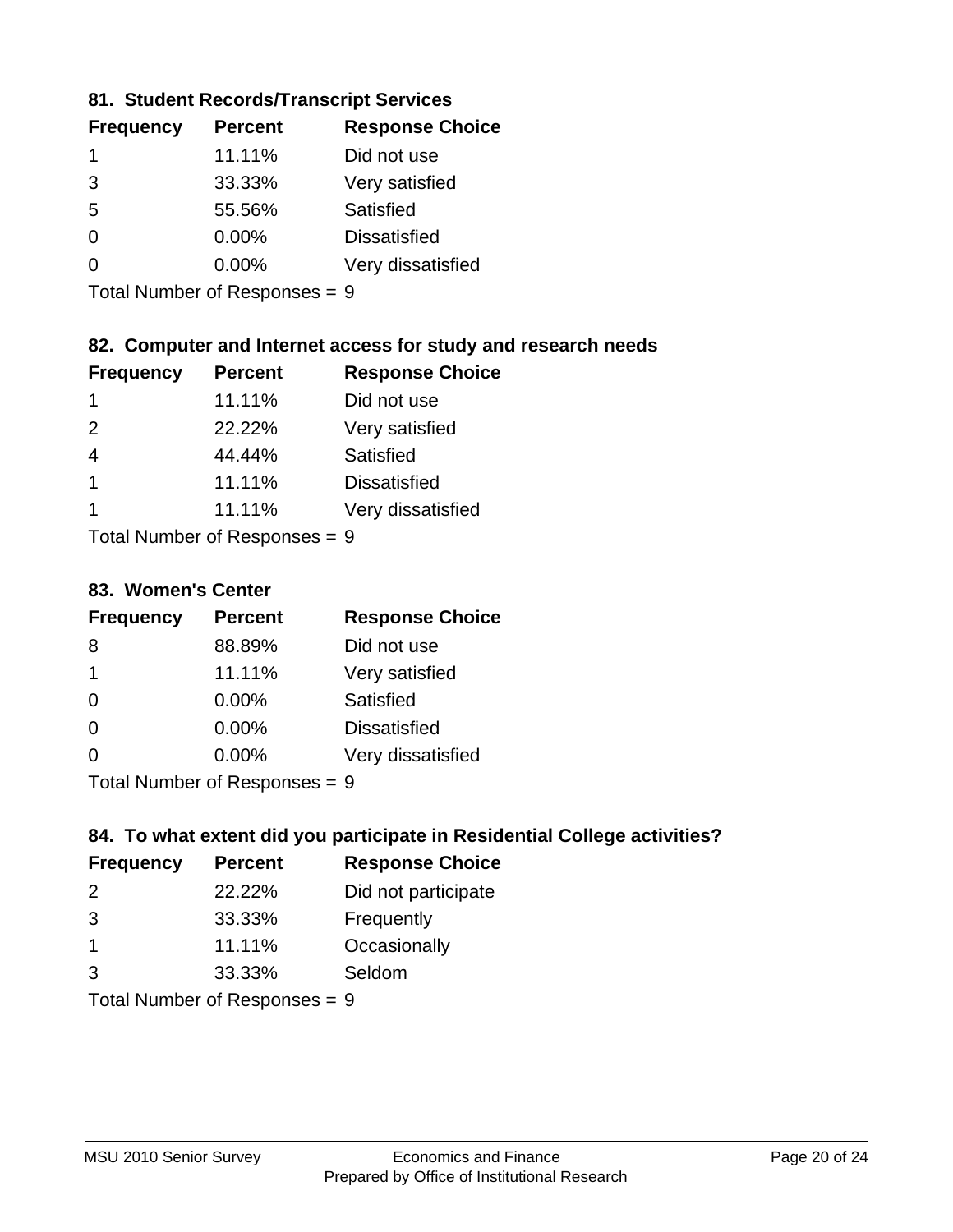| <b>Frequency</b> | <b>Percent</b> | <b>Response Choice</b>                 |
|------------------|----------------|----------------------------------------|
| $\mathcal{P}$    | 22.22%         | Not familiar with Residential Colleges |
| 3                | 33.33%         | Very positive                          |
| -4               | 44.44%         | <b>Positive</b>                        |
| $\overline{0}$   | 0.00%          | <b>Negative</b>                        |
| -0               | $0.00\%$       | Very negative                          |
|                  |                |                                        |

**85. Which phrase best describes your opinion of Residential Colleges?**

Total Number of Responses = 9

#### **Questions 86-95**

**University Graduate." Please indicate how effective your MSU experience was in The University has formulated ten desired "Characteristics of the Murray State enhancing your abilities in each area.**

**86. Engage in mature, independent and creative thought and express that thought effectively in oral and written communication;**

| <b>Frequency</b> | <b>Percent</b> | <b>Response Choice</b> |
|------------------|----------------|------------------------|
| $\mathcal{P}$    | 22.22%         | Very effective         |
| 6                | 66.67%         | Effective              |
|                  | 11.11%         | Ineffective            |
| $\Omega$         | $0.00\%$       | Very ineffective       |

Total Number of Responses = 9

**87. Understand and apply the critical and scientific methodologies that** 

**academic disciplines employ to discover knowledge and ascertain its validity;**

| <b>Frequency</b> | <b>Percent</b>            | <b>Response Choice</b> |
|------------------|---------------------------|------------------------|
| -1               | 11.11%                    | Very effective         |
| 7                | 77.78%                    | Effective              |
| $\Omega$         | $0.00\%$                  | Ineffective            |
|                  | 11.11%                    | Very ineffective       |
|                  | Total Number of Deepersee |                        |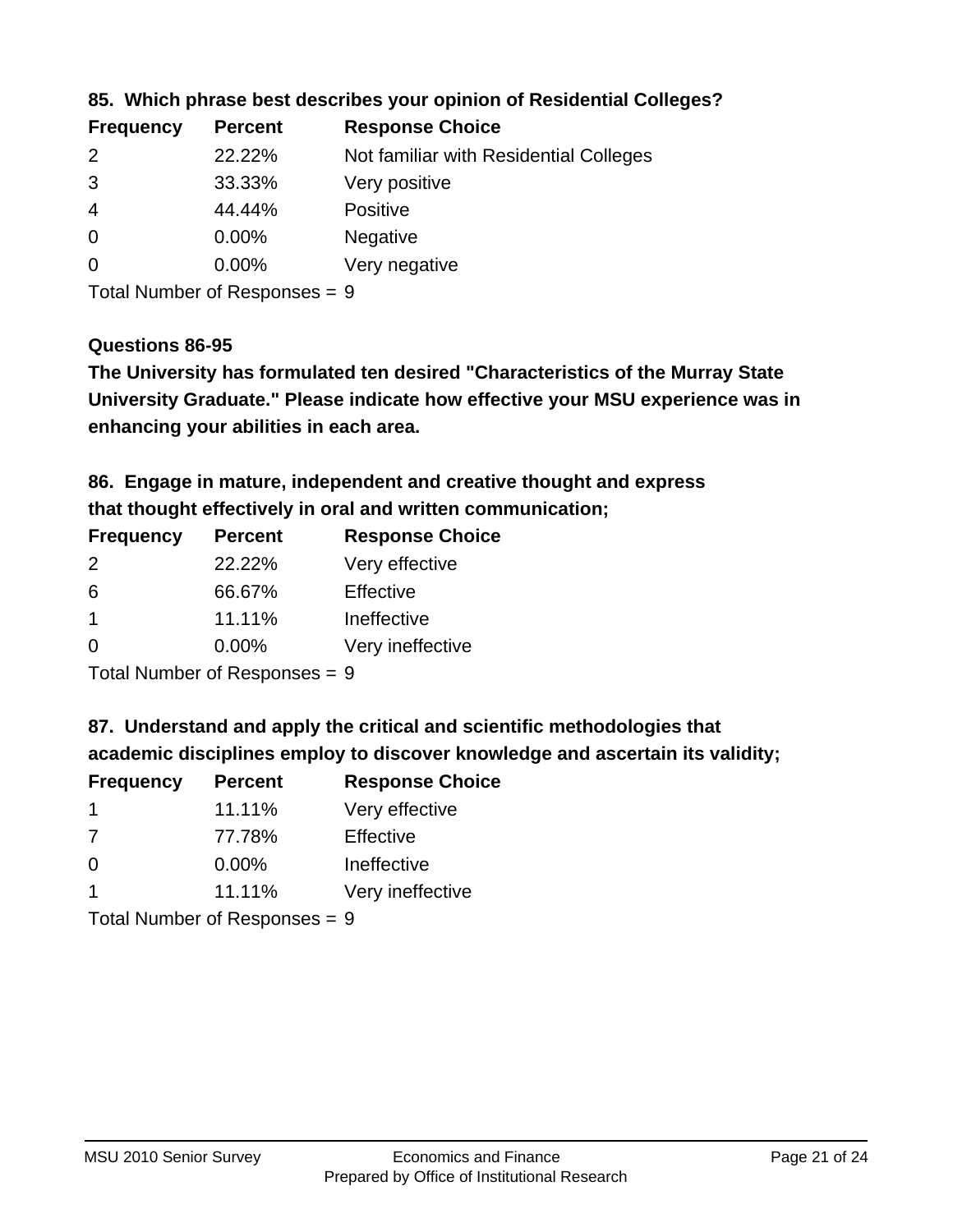# **88. Apply sound standards of information gathering, analysis and evaluation to reach logical decisions;**

| <b>Percent</b> | <b>Response Choice</b> |
|----------------|------------------------|
| 33.33%         | Very effective         |
| 55.56%         | Effective              |
| 11.11%         | Ineffective            |
| $0.00\%$       | Very ineffective       |
|                |                        |

Total Number of Responses = 9

# **89. Understand the roles and applications of science and technology in the solution of the problems of a changing world;**

| <b>Frequency</b> | <b>Percent</b>               | <b>Response Choice</b> |
|------------------|------------------------------|------------------------|
| 2                | 22.22%                       | Very effective         |
| 6                | 66.67%                       | Effective              |
| $\overline{1}$   | 11.11%                       | Ineffective            |
| $\Omega$         | 0.00%                        | Very ineffective       |
|                  | $\tau$ . The state of $\sim$ |                        |

Total Number of Responses = 9

# **90. Demonstrate a critical understanding of the world's historical, literary, philosophical, and artistic traditions;**

| <b>Frequency</b> | <b>Percent</b> | <b>Response Choice</b> |
|------------------|----------------|------------------------|
| 3                | 33.33%         | Very effective         |
| 3                | 33.33%         | Effective              |
| $\mathcal{P}$    | 22.22%         | Ineffective            |
|                  | 11.11%         | Very ineffective       |
|                  |                |                        |

Total Number of Responses = 9

# **91. Understand the dynamics of cultural diversity, of competing economic and political systems, and of complex moral and ethical issues;**

| <b>Frequency</b> | <b>Percent</b>                | <b>Response Choice</b> |
|------------------|-------------------------------|------------------------|
| 3                | 33.33%                        | Very effective         |
| 6                | 66.67%                        | Effective              |
| 0                | $0.00\%$                      | Ineffective            |
| $\Omega$         | 0.00%                         | Very ineffective       |
|                  | Total Number of Responses = 9 |                        |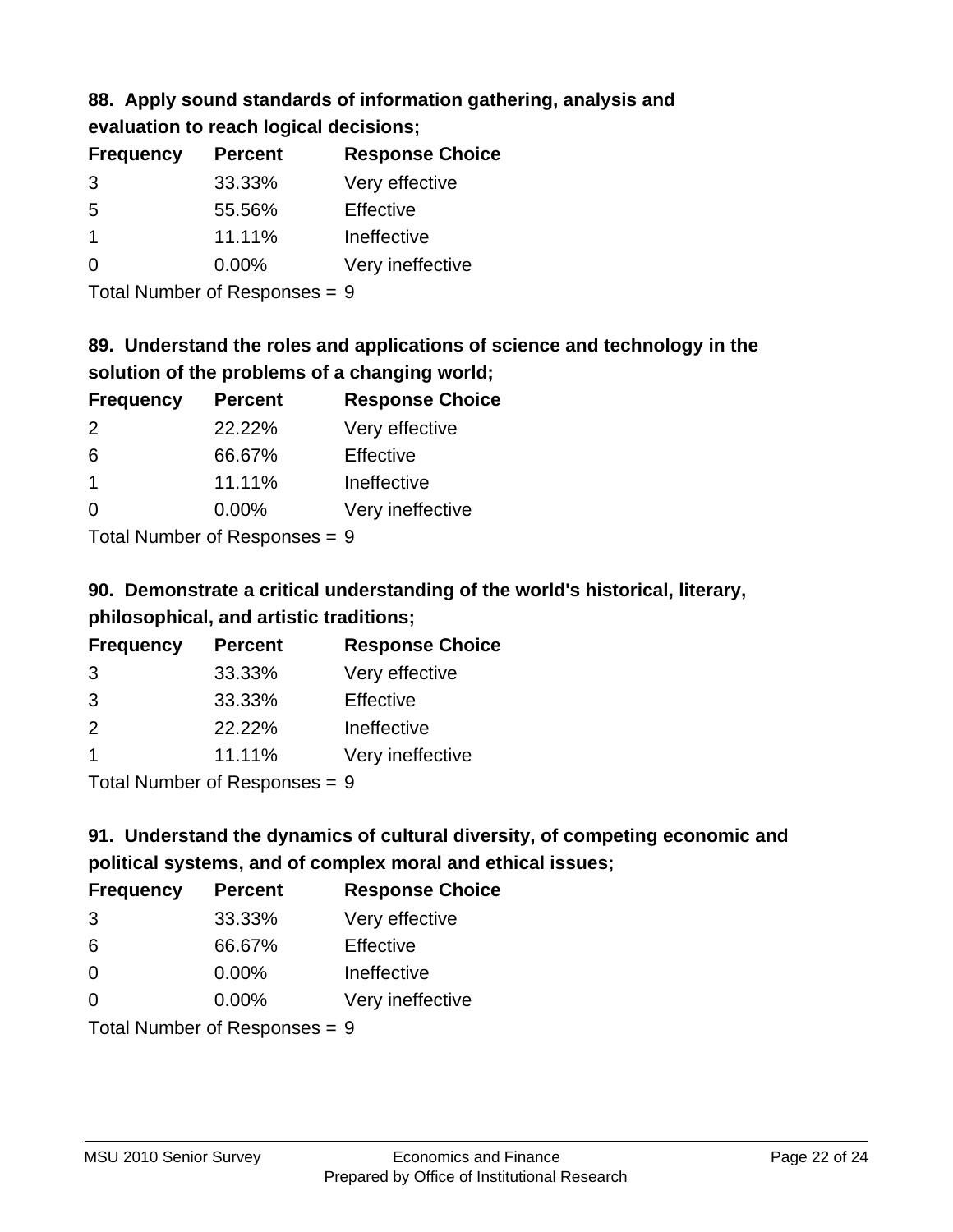# **92. Understand the nature of and engage in ethical behavior and**

**responsible citizenship;**

| <b>Frequency</b> | <b>Percent</b> | <b>Response Choice</b> |
|------------------|----------------|------------------------|
| 4                | 44.44%         | Very effective         |
| 5                | 55.56%         | Effective              |
| 0                | $0.00\%$       | Ineffective            |
| $\Omega$         | $0.00\%$       | Very ineffective       |
|                  |                |                        |

Total Number of Responses = 9

# **93. Understand the importance of the behaviors necessary to maintain a healthy lifestyle;**

| <b>Frequency</b>               | <b>Percent</b> | <b>Response Choice</b> |
|--------------------------------|----------------|------------------------|
| 3                              | 33.33%         | Very effective         |
| $\overline{4}$                 | 44.44%         | Effective              |
| 2                              | 22.22%         | Ineffective            |
| $\Omega$                       | $0.00\%$       | Very ineffective       |
| Tatal Manufacture Construction |                |                        |

Total Number of Responses = 9

# **94. Demonstrate mastery of a chosen field of study; and**

| <b>Frequency</b> | <b>Percent</b> | <b>Response Choice</b> |
|------------------|----------------|------------------------|
| 3                | 33.33%         | Very effective         |
| 6                | 66.67%         | Effective              |
| $\Omega$         | $0.00\%$       | Ineffective            |
| 0                | $0.00\%$       | Very ineffective       |
|                  |                |                        |

Total Number of Responses = 9

# **95. Value intellectual pursuit and continuous learning in a changing world.**

| <b>Frequency</b> | <b>Percent</b> | <b>Response Choice</b> |
|------------------|----------------|------------------------|
| -5               | 55.56%         | Very effective         |
| 4                | 44.44%         | Effective              |
| 0                | 0.00%          | Ineffective            |
| ∩                | 0.00%          | Very ineffective       |
|                  |                |                        |